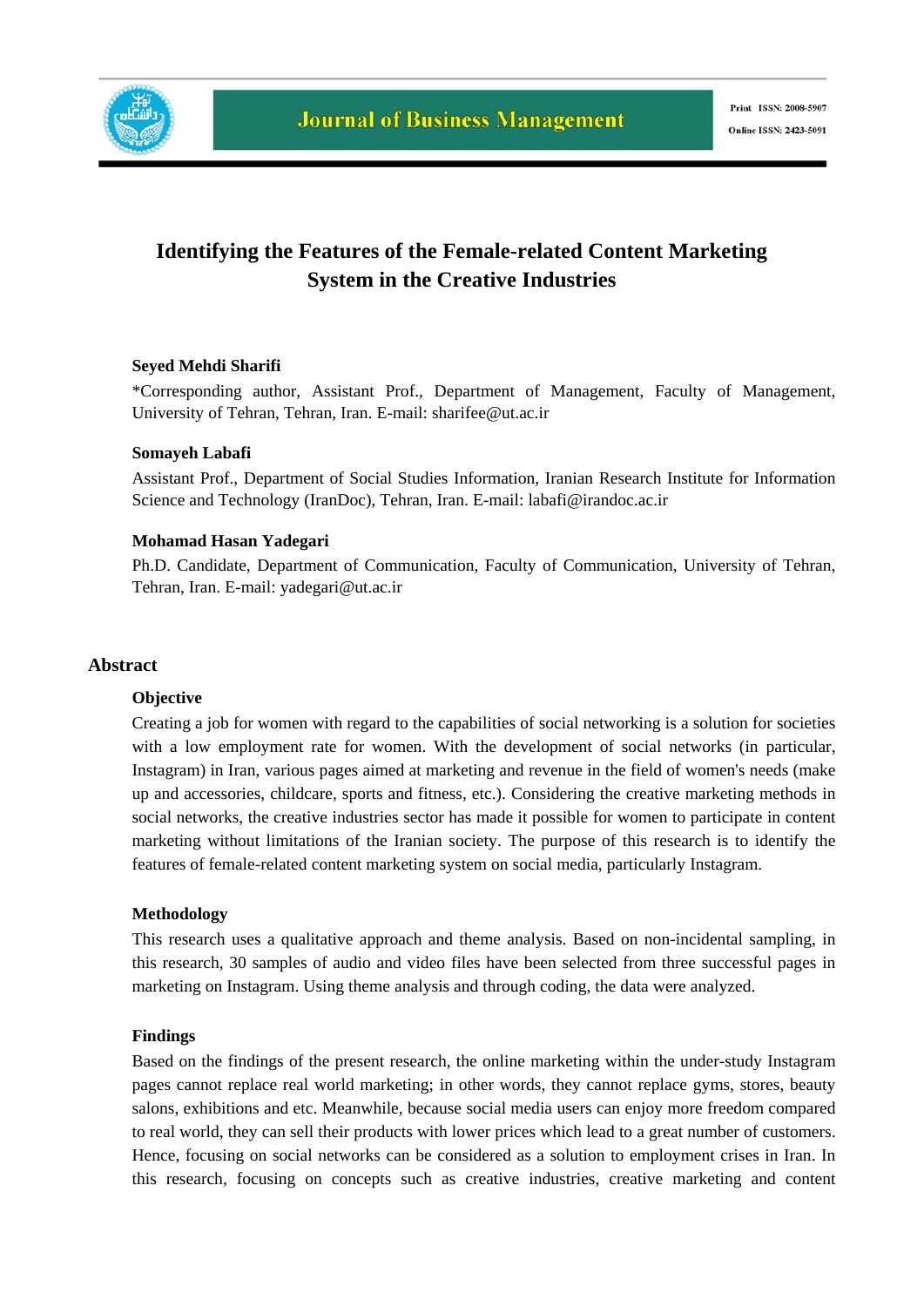marketing in the form of cultural industries, the specific elements of this field of female content marketing in the social network of Instagram in Iran have been identified.

### **Conclusion**

It can be concluded that applying strategies like building mutual relationships, experience-orientation, adventure and etc. can lead to successful marketing within social media. Besides, as women are more sensitive to identifying and distinguishing the quality of the products, they can provide great potentials for economic and financial transaction which need a more accurate planning. The results show that categories such as intimacy, assertiveness, the use of family members in the production of content, transparency in describing the distribution system of products and identity to other members of the group, are the features of content marketing system in this part of the creative industries.

 **Keywords:** Creative industries, Creative marketing, Women employment, Instagram, Social networks.

**Citation:** Sharifi, S.M., Labafi, S., Yadegari, M.H. (2019). Identifying the Features of the Female-related Content Marketing System in the Creative Industries. *Journal of Business Management,* 11(2), 319-340. (*in Persian*)

------------------------------------------------------------ Journal of Business Management, 2019, Vol. 11, No. 2, pp. 319-340

DOI: 10.22059/jibm.2018.267655.3275

Received: November 07, 2018; Accepted: May 02, 2019

© Faculty of Management, University of Tehran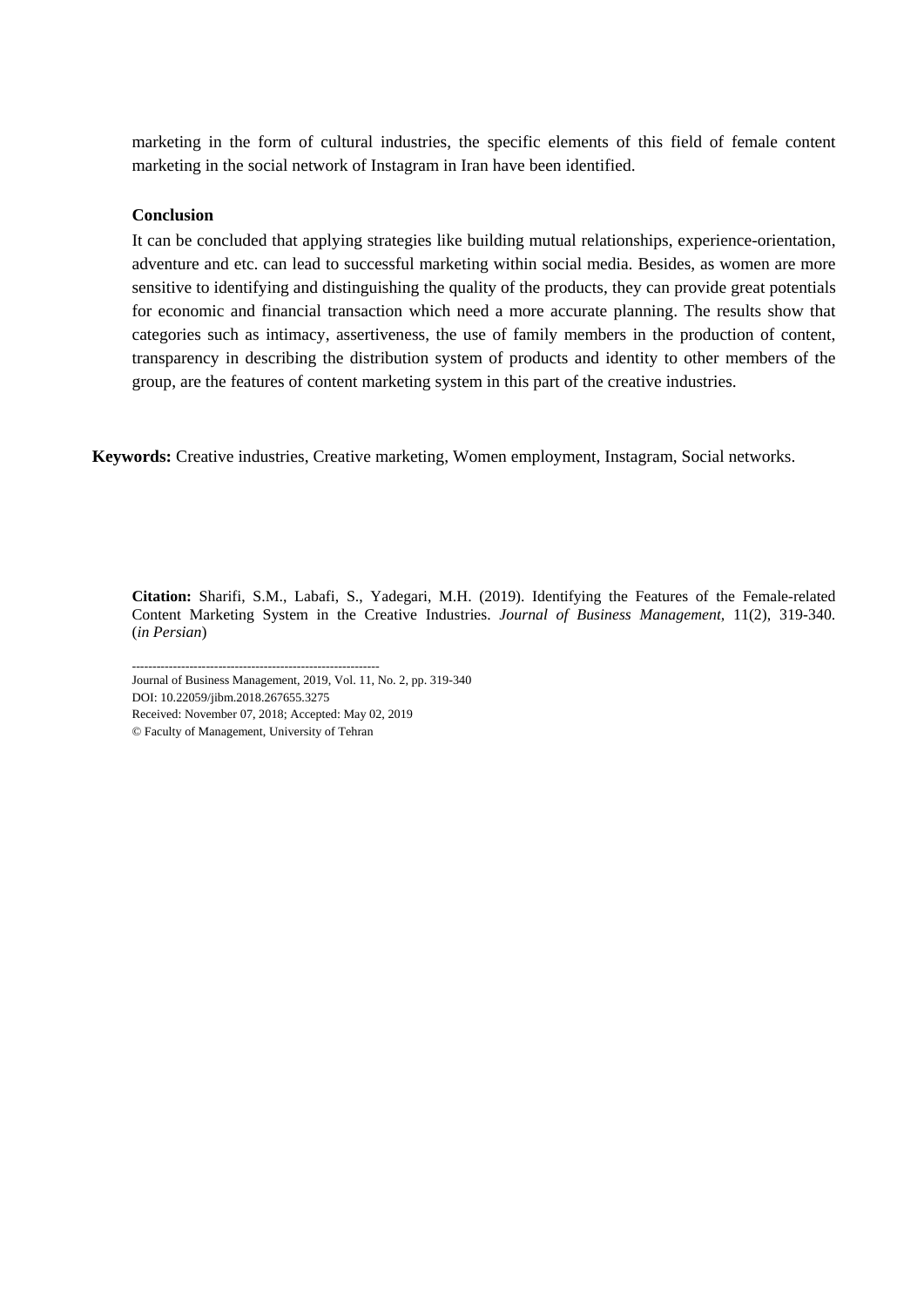

فصلنامه مدبرت بازركاني

# **شناسايي ويژگيهاي نظام بازاريابي محتواي زنانه در صنايع خلاق**

### **سيد مهدي شريفي**

\* نويسنده مسئول، استاديار، گروه مديريت بازرگاني، دانشكده مديريت، دانشگاه تهران، تهران، ايران. رايانامه: ir.ac.ut@sharifee

## **سميه لبافي**

استاديار، گروه مطالعات اجتماعي اطلاعات، پژوهشكده جامعه و اطلاعات، پژوهشگاه علوم و فنـاوري اطلاعـات ايـران (ايرانـداك)، تهـران، labafi@irandoc.ac.ir :رايانامه .ايران

> **محمد حسن يادگاري**  دانشجوي دكتري، گروه ارتباطات، دانشكده علوم اجتماعي، دانشگاه تهران، تهران، ايران. رايانامه: yadegari@ut.ac.ir

# **چكيده**

**هدف:** اشتغالزايي براي بانوان با استفاده از قابليتهاي موجود در شبكههاي اجتماعي، راهحلي براي جوامعي است كه سرانه اشتغال كمي براي بانوان دارند. با توجه به شيوههاي بازاريابي در شبكههاي اجتماعي، فارغ از برخي محدوديتهاي دنياي واقعي جامعه ايران، شرايطي براي مشاركت بانوان در حوزههايي از صنايع خلاق (توليد محتوا بهمنظور بازاريابي در شبكههاي اجتماعي)، فراهم شده است. با توسعه شبكههاي اجتماعي (بهويژه اينستاگرام) در ايران، صفحههاي متنوعي با هدف بازاريابي و درآمدزايي در حوزه نيازهاي بانوان (آرايش و لوازم آن، فرزندداري، ورزش و تناسب اندام و...) بهوجود آمده است. هدف از اين پژوهش شناسايي نظام بازاريابي با استفاده از محتواي زنانه در شبكههاي اجتماعي، بهويژه اينستاگرام بوده است.

**روش:** اين پژوهش با رويكرد كيفي و روش تحليل مضمون اجرا شده است. در اين تحقيق 30 نمونه از فايلهاي صوتي و تصـويري از سه صفحه موفق در اينستاگرام انتخاب و پيادهسازي شده و با استفاده از روش تحليل مضمون طي چند مرحلـه كدگـذاري، تحليـل شدند.

**يافتهها:** با تمركز بر مفاهيمي چون صنايع خلاق، بازاريابي خلاق و بازاريـابي محتـوا، عناصـر ويـژه ايـن حـوزه در زمينـه بازاريـابي محتواي زنانه در شبكه اجتماعي اينستاگرام ايران شناسايي شد.

**نتيجهگيري:** نتايج نشان ميدهد تمهايي همچون ارتباط دوسويه، صميميت، ايجاد همذاتپنـداري، اسـتفاده از اعضـاي خـانواده در توليد محتوا، شفافيت در توصيف نظام پخش محصولات، هويتدهي به ساير اعضاي گروه و.... از جمله ويژگـيهـاي نظـام بازاريـابي محتواي زنانه در شبكه اجتماعي اينستاگرام است.

**كليدواژهها:** صنايع خلاق، بازاريابي محتوا، اشتغال بانوان، شبكههاي اجتماعي، اينستاگرام.

**استناد:** شريفي، سيد مهدي؛ لبافي، سميه؛ يادگاري، محمدحسن (1398). شناسايي ويژگـيهـاي نظـام بازاريـابي محتـواي زنانـه در صنايع خلاق. فصلنامه مديريت بازرگاني، 11(2)، 319 – .340

> ---------------------------------------- فصلنامه مديريت بازرگاني، ١٣٩٨، دوره ١١، شماره ٢، صص. ٣١٩-٣۴٠ DOI: 10.22059/jibm.2018.267655.3275 دريافت: ،1397/08/16 پذيرش: 1398/02/12 © دانشكده مديريت دانشگاه تهران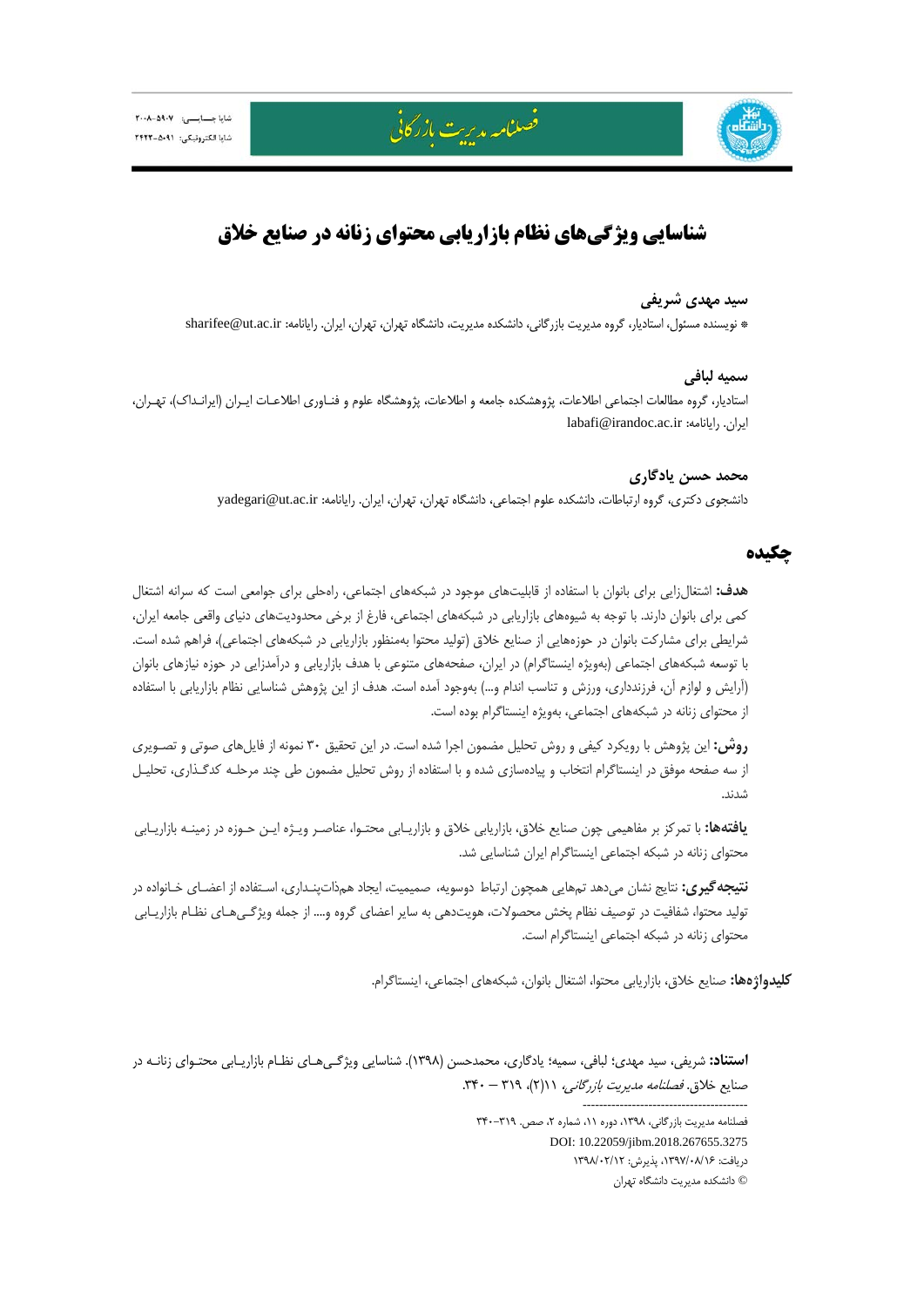#### **مقدمه**

مفهوم صنايع خلاق، مفهومي نسبتاً جديد است. نخستين تلاشها براي تفكيك صنايع خلاق از بخشهاي ديگر صنايع و ارائه تعريفي از صنايع خلاق، در سال 1998 در سندي موسوم به سند نقشه صنايع خلاق در انگليس صورت گرفت. اين سند صنايع خلاق را اين گونه تعريف مىكند: «فعاليتهايى كه ريشه آنها مهارت و استعداد<sup>\</sup> فردى است و پتانسيل توليد ثروت و كار از طريق توليد و استفاده از مالكيت معنوي را دارند» (ديسي|ماس ً، ١٩٩٨).

سازمان يونسكو در تعريف صنايع خلاق ميگويد: «صنايعي كه خلاقيت، توليد و تجاريسازي محصولاتي را كه ماهيت نامحسوس و فرهنگي دارند، تركيب ميكند. اين محتوا بهنوعي توسط كپيرايت محافظت ميشود و ميتواند در شكل كالا يا خدمات ظاهر شود» (وبسايت يونسكو، 2017). وجه مشترك تعريف سند 1998 با تعريف سازمان يونسكو، تأكيد بر وجه مالكيت معنوي يا كپيرايت در صنايع خلاق، ريشه خلاقانه يا فرهنگي كالاها يا خدمات و توان صنايع خلاق در توليد ثروت و ايجاد شغل است.

سند سال 1998 انگليس در احصاي صنايع خلاق از 13 بخش صنعتي بهعنوان صنايع خلاق نام برده است كه عبارتاند از تبليغات، معماري، بازار هنر و اشياي زينتي، صنايع دستي، طراحي، مد، فيلم و ويدئو، موسيقي، هنرهاي نمايشي، انتشارات، نرمافزار، تلويزيون، راديو و بازيهاي ويدئويي و رايانهاي (همان). چند بخش از اينها، با رسانه ارتباط مستقيم يا غيرمستقيم دارد كه عبارتاند از تبليغات، بازار هنر، طراحي، توليد فيلم و ويدئو، موسيقي، هنرهاي نمايشي، تلويزيون و راديو.

به عقيده برخي از محققان، اين دستهبندي مبهم است. با وجود اين، كمابيش و با اندكي تغيير در بيشتر تحقيقات مربوط به صنايع خلاق يا اسناد سياستگذارى دولتى در سراسر جهان مشاهده مىشود (روزنتال و لاوانگا<sup>۳</sup>، ۲۰۱۴). در عين حال، اين بخشها را ميتوان از نظر ماهيت و ويژگيها به دو گروه كلي دستهبندي كرد: دسته نخست به ماهيت توليد در صنايع خلاق اشاره دارد و چشماندازي دروني به حيطه صنايع خلاق ارائه ميكند. دسته دوم نيز با وجوه بيروني شركتهاي خلاق سروكار دارد كه زيربناي انتظارات ما را از رابطه ميان صنايع خلاق و توسعه اقتصادي شكل ميدهد (همان).

چشمانداز دروني صنايع خلاق را ميتوان از چند جنبه بررسي كرد؛ نخست آنكه اين اصطلاح، بخشهايي نظير هنرهاي سنتي، صنايع فرهنگي داراي مالكيت معنوي و كسبوكار خلاق نوين را گرد هم ميآورد و دوم آنكه، همه اينها بهعنوان منبع و حامل محتوا و معناي نمادين شناخته شده و تمركز آنها بر انواع هنرهاست، اگرچه محدود به آن نميشود. صنايع خلاق از خلاقيت، هنر و استعداد انساني بهره ميبرند، بنابراين مهمترين ماده درونداد توليد در آنها سرمايه فكري و معنوي است و به همين ترتيب، برونداد آنها تا حد زيادي متمايز است و ميشود آن را هنري، فرهنگي يا خلاقانه توصيف كرد. مشتريان براي ارزشهاي غيرپولي اين محتواي نمادين اهميت فراواني قائلاند و از اين نظر، صنايع خلاق ارزش افزوده زيادي دارند (شريفي، حاج محمدي و انصاري، ١٣٩٧: ٣٧).

<sup>1 .</sup> Talent

<sup>2.</sup> DCMS

<sup>3.</sup> Rozentale & Lavanga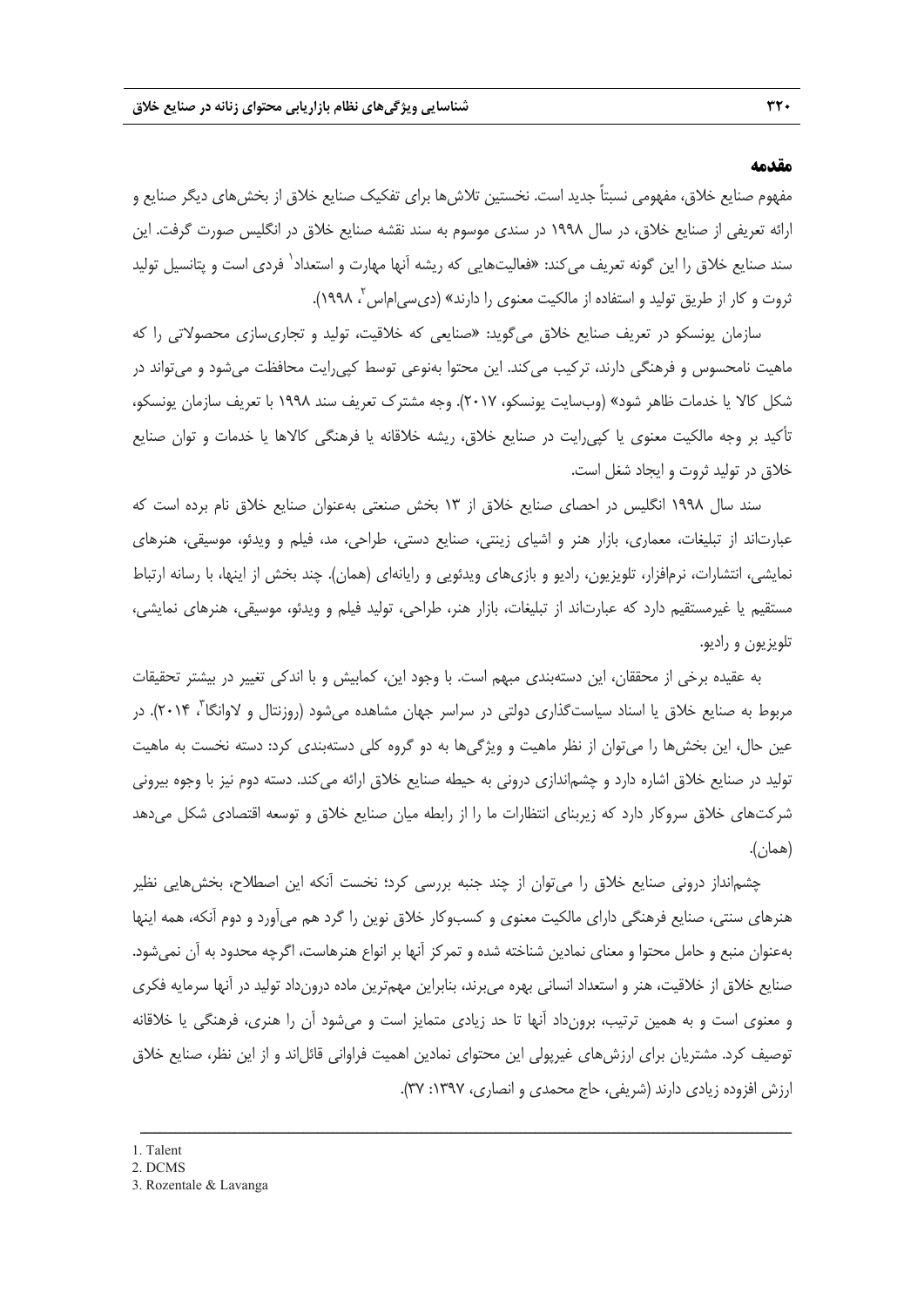علاوه بر اين، ميتوان ميان وضعيت بازار كالاها و خدمات صنايع خلاق و بازار عادي تفاوت قائل شد. بهطور مثـال، بياطميناني در مسئله تقاضا در بازار صنايع خلاق بيشتر است و سليقههاي مشتريان تنوع بيشتري دارد، بنـابراين ريسـك اين بازار بيشتر است. شركتهاي خلاق، براي مقابله با اين ريسك، مجبورنـد پيوسـته سـطح نـوآوريهـا در توليـدات را افزايش دهند. اين سطح از نوآوري خود مستلزم افزايش پيشرفت فناورانه است.

كمبود اشتغال در جامعه ايران بهخصوص براي بانوان در كنار توسعه ديجيتالي و شـبكههـاي اجتمـاعي، دو عامـل اصلي پديد آمدن بسياري از مشاغل اينترنتي مانند بازاريابي محتوا است كه بخشي از صنايع خـلاق محسـوب مـيشـود. بسياري از بانوان با استفاده از توانمنديهاي دستي، هنري، خلاقانه و خدماتي خود و با بهكارگيري قابليتهـاي بازاريـابي شبكههاي اجتماعي، آگاهانه يا ناخودآگاهانه به فعاليت در اين بخش از صـنايع خـلاق (بازاريـابي محتـوا در شـبكههـاي اجتماعي) دست زدهاند. شناخت ويژگيهاي بازاريابي موفق محتواي زنانه در شـبكههـاي اجتمـاعي، مسـئله اصـلي ايـن پژوهش است.

بانوان بهدليل بسياري از مسائل سنتي و عرفي براي ورود به برخي مشاغل تجاري، بـازاري و اقتصـادي در جهـان واقعي با محدوديتهايي روبهرو هستند. اما توسعه شبكههاي اجتماعي و جهان مجـازي عامـل شـكوفايي ظرفيـتهـاي موجود و از بين بردن محدوديتهاي جهان واقعي براي ورود بانوان به مشاغل تجاري، توليدي، اقتصادي و خلاقانه شـده است. از آنجا كه جامعه ايران با مشكل بزرگ بيكاري و استفاده نادرست و نابهجا از نيـروي انسـاني خـود بـراي اشـتغال مواجه است، شناخت قواعد بازاريابي در شبكههاي اجتماعي ميتواند بسياري از تواناييهـا و ظرفيـتهـاي بـالقوه بـانوان ايراني براي توليد، اشتغال و درآمدزايي را بالفعل كند. از آنجا كه صنايع خلاق داراي ويژگيهاي ساختارگريز، خصوصـي و متمركز بر بازار آزاد است (جورج`، ۲۰۱۴)، اين حوزه بيشتر براي افرادي كه داراي توانايي و كارايي مناسباند و بـهدنبـال شغل ميگردند، جذاب است.

# **پيشينه پژوهش**

صنايع خلاق، صنايعي هستند كه اساس آنها ايجاد و انتشار دانش و اطلاعات است. ريشه اين مفهوم به صنايع فرهنگي بازميگردد كه طي زمان و با انقلاب فناوري اطلاعات و ارتباطات، امروزه در قالب صنايع فرهنگي مختلفي ظهور كردهاند. صنايع فرهنگي ٰ برخلاف رويكرد منفي مكتب فرانكفورت به مفهوم صنعت فرهنگ ٰ، به توليد فرهنگ و ارائه اَن به جامعه در راستاي كسب سود اقتصادي و تجاري نگرش مثبتي دارند. صنايع فرهنگي بر آن نيت هستند تا با نگاه ايجابي و داشتن ادعاي بيطرفانه، به توليد خلاقانه و هنرمندانه فرهنگ دست بزنند (سپهرنيا، دلاور و صالحي اميري، 1391). ايجاد سرعت در اشتغالزايي، كاهش فقر، كارآفريني و آموزش توليد، محور مفاهيمي است كه در اين حوزه به بحث گذاشته ميشود (جورج، 2014). صنايع خلاق در رونق و بهبود اوضاع اقتصادي نيز نقش بسزايي داشتهاند. بر اين اساس، «خلاقيت بشر» منبع نهايي اقتصاد به شمار میرود (فلوريدا ٌ، ۲۰۰۲). صنايع قرن ۲۱ به توليد دانش از طريق خلاقيت و نوآوری، وابستگی

- 2. Cultural industries
- 3. Culture industry
- 4. Florida

<sup>1.</sup> George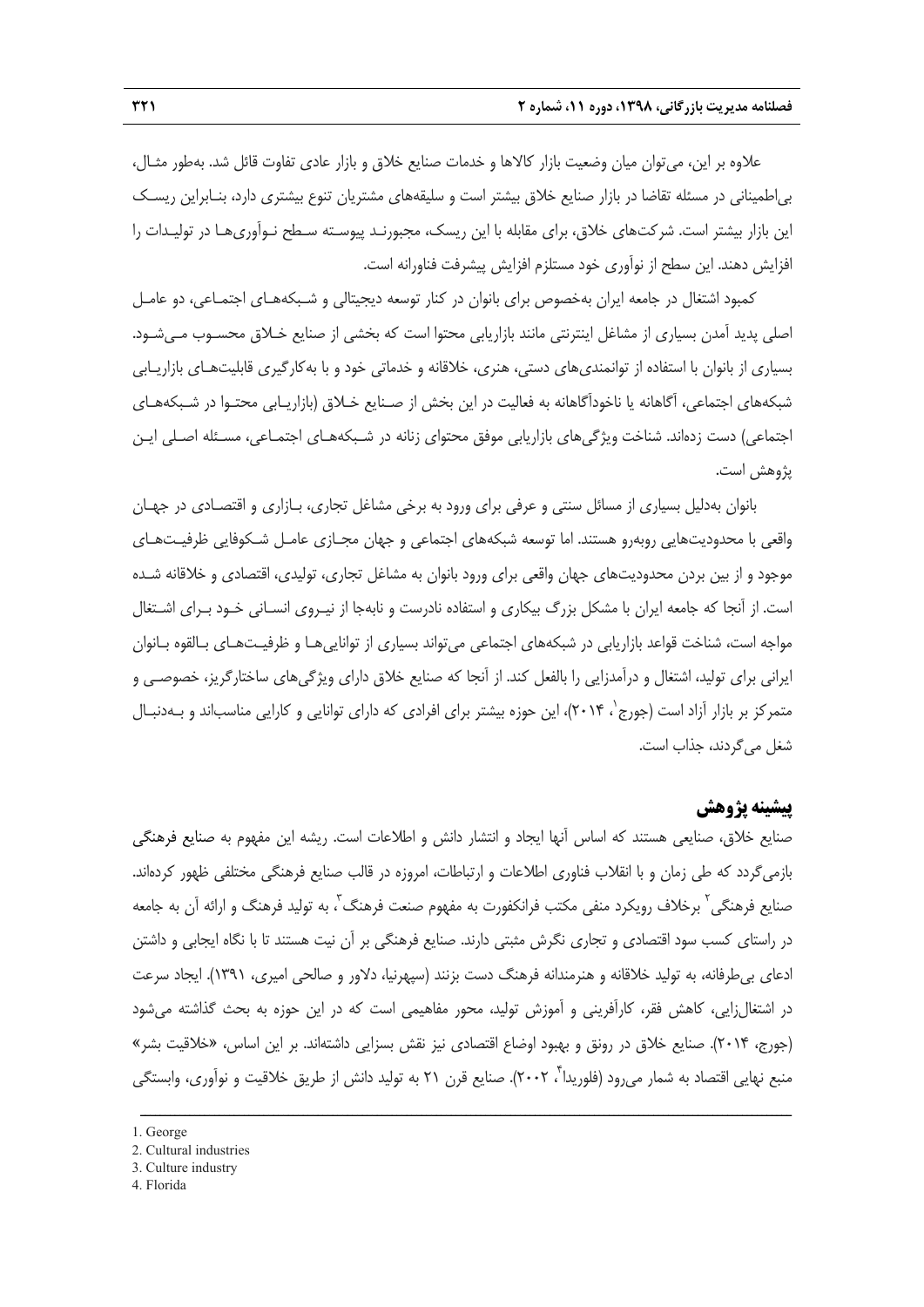چشمگيري دارند. از ديدگاه دپارتمان فرهنگ، هنر و ورزش دولت بريتانيا، تعريف صنايع خلاق بدين شرح است: «صنايعي كه اصالتشان را از خلاقيت، مهارت و استعداد فردي ميگيرند و قابليت خلق ثروت و شغل را بهوسيله توليد و بهرهبرداري از مالكيت فكري دارند» (ديسياماس، :2001 4). تغييرات اجتماعي و فرهنگي از خلال فناوريهاي دهه 80 شكل گرفته است. عناصري همچون ورود فناوري در صنايع فرهنگي، شكلگيري سلايق مختلف مردم، توليدات انبوه و تنوع مخاطب و مصرفكننده، عوامل پيچيدهشدن صنايع خلاقاند. محصولات رسانهاي بهعنوان محصولات خلاقانه با محصولات فرهنگي مختلف در يكديگر ادغام شدهاند و در كنار هم به توليد انبوه رسيدهاند. بازاريابي و تبليغات در اين عرصه نقش مؤثري دارند، زيرا سليقه و طبع مخاطب پيچيده شده و با سرعت بيشتري با تغيير و تحول همراه ميشوند. پخش محصول و رساندن آن به دست مشتري، ارزشي اساسي دارد و در اين صنايع، مديريت فروش و بازاريابي بخش اساسي فرايند كار و توليد محصول به شمار ميآيند (همان). صنايع فرهنگي، بهمعناي بهرهگيري از صنايعي است كه ميتوانند كالاهاي «خلاق» فرهنگي توليدشده خود را بهصورت كامل و كارآمد توزيع كرده و به دست مخاطبان منتخب خود برسانند. در اين حالت نه فقط از ذخاير مصرفكنندگان فعلي بهره ميبرند، بلكه در توليد مخاطبان جديد نيز پيشرو بوده و بهنوعي بازار را مديريت ميكنند (سپهرنيا و همكاران، 1391). با ظهور فناوري وب 2 و شبكههاي اجتماعي، علم بازاريابي با تغييرات جدي و جديدي مواجه شده است. با دسترسي همگان به وب و امكان مقايسه قيمتهاي محصولات با يكديگر، جنگ عرضهكنندگان بر سر كاهش قيمتها افزايش يافته است. همچنين ظهور شبكههاي اجتماعي باعث شده براي تبليغات آنلاين و سريع بستر مناسبي ايجاد شود كه اين مهم خود از قدرت عرضهكنندگان رسانههاي سنتي ميكاهد و قدرت را به خلقكنندگان محتوا ميدهد (لوگماير و دال زوتو، 1397).

شبكههاي اجتماعي، فناوريهاي هوشمندي هستند كه كسبوكارها ميتوانند با استفاده از آنها دايره مصرفكننده پراكنده را به تعامل و تجمع فعال وادار كنند و شهرت و اعتبار خود را افزايش دهند و مصرفكننده، مبلِّغ اين شركتها شده و در خدمت فعاليتهاي تبليغي عمل كند (لبافي، اربطاني و محمدي، ١٣٩۶). از نظر كاتلر و كِلِر` (٢٠١٢) توسعه اينترنت افزايش اطلاعات مشتري، مشاركت مشتري و مقاومت بيشتر مشتري نسبت به قبل را براي خريد هر محصولي پديد آورده است. مشتري ميتواند به واژهنامهها رجوع كند، به اطلاعات پزشكي دست يابد، با ساير مشتريان مشورت كند يا نظر ديگران را جويا شود و بهطور كلي اطلاعاتي را كه در زمينههاي مختلف نياز دارد، از اينترنت و شبكههاي اجتماعي كسب كند. ارتباطات فردي و كاربرمحوري محتويات در شبكههاي اجتماعي مختلف مانند فيس بوك، اينستاگرام، تلگرام و شبكههاي اجتماعي ديگر نيز از همين دستهاند. مشتري بازتاب صداي خود را در افكار عمومي و جريانهاي اثرگذار دريافت ميكند. بهعلاوه بايد دانست در دوران كنوني، مشتريان با تنوع گستردهاي از محصولات مختلف مواجهاند، از اين رو وفاداري به برند كاهش يافته و توجه به قيمت و كيفيت براي جستوجوي ارزش و تحمل محصولات متنوع بيشتر شده است (بيانچي و اندرو<sup>۲</sup>، ۲۰۱۵).

بازاريابي خلاق استعارهاي براي بازاريابي در عصر جديد بـه شــمار مـي]يـد (فيليـز و رنچلـر <sup>۳</sup>، ۲۰۰۶). بازاريــابي و

<sup>1.</sup> Kotler & Keller

<sup>2.</sup> Bianchi & Andrews

<sup>3.</sup> Filis & Rentschler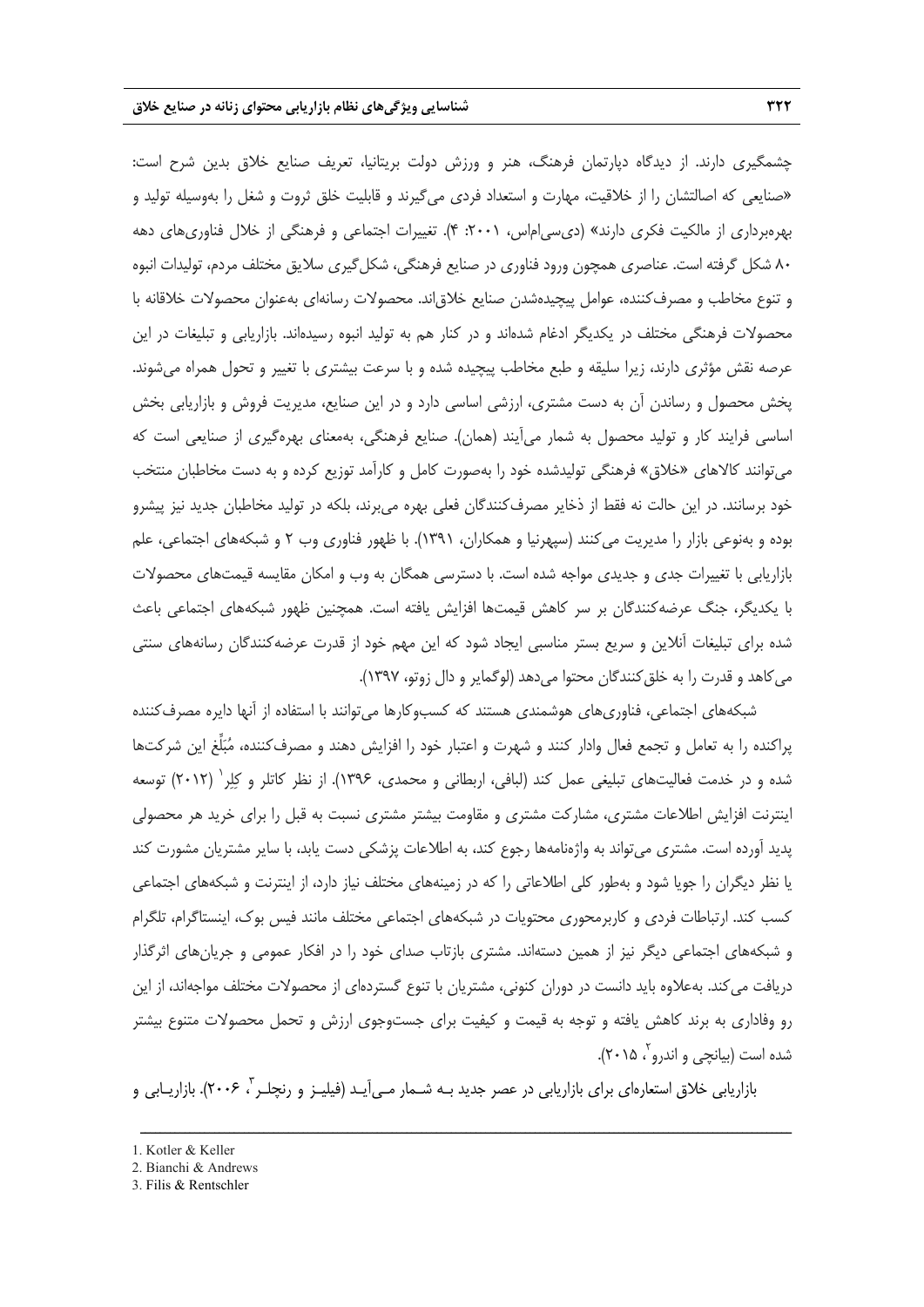خلاقيت بهطور دائم از يكديگر استفاده ميكنند. توسعه جديد محصولات بازاريـابي، نـوعي فراينـد اجتمـاعي و مـديريتي اثرگذار بين فردي است كه بهوسيله ساخت، پيشنهاد و تبادل توليد ارزش با ديگران شكل ميگيـرد. توسـعه محصـولات جديد، محتويات و درخواستهاي مشتري، نياز به خلاقيت را پديـد آورده اسـت. در رابطـه بـا بازاريـابي خـلاق، در كنـار مفاهيمي مثل نوآوري، ريسكپذيري و شركتهاي كوچك فعال، بحث ميشود. اما در مدلهاي بازاريـابي، اسـتراتژي رو به جلو و نوين در مقايسه با فرمولهاي استفادهشده در گذشته، كاربرد بيشتري دارد. از اين رو، كار رو بـه جلـو و نـوين از نكتههاي بسيار اساسي مفهوم بازاريابي خلاق است (همان: 4). بازاريابي خلاق بـهدنبـال كشـف و ايجـاد راهحـل بـراي مشكلاتي است كه مشتريان درخواست يا ابراز نكردهاند، اما از اين ويژگي برخوردار است كه مشتريان مشـتاقانه بـه آنهـا پاسخ ميدهند. افراد خلاق، براي اجراي پيام بايد، سبك، لحن، تناژ، واژگان و قالب را در نظر بگيرند. اجراي پيام بخشـي از زندگي، سبك زندگي، فانتزيها، حالتها و تصاوير و نمادهاي شخصي، موزيكـال، تصـويري، ابزارهـاي فنـي، مسـائل علمي و سليقهاي و ذائقهاي را در بر ميگيرد (كاتلر، 2001). كاتلر(2001) هفت جنبـه خلاقيـت در توليـد پيـام را بـدين صورت برشمرده است: نوع خبر دادن و اطلاعرساني، روايت، طرح پرسش و پاسخ به آن، نظر و تمـام پرسـشهـا دربـاره موضوع مطرحشده مثل چرا، چي، كجا، كي و چطور. فيليز و رنچلر(2006) در ايـن رابطـه بـراي بازاريـابي خـلاق شـش ويژگي اصلي معرفي كردهاند كه عبارت است از: ١. نوآوري ماندگار، ٢. تصور خلاق، ٣. ريسكپـذيري محاسـبهشـده، ۴. خلق مشتري، ۵. استراتژي توسعه تكنولوژيك و ۶ـ قدرت نفوذ به اين معنا كه با كمتـرين اقـدام بيشـترين بـازدهي نفـوذ صورت گيرد.

شبكههاي اجتماعي از طريق به اشتراكگذاري متن، تصوير، فايل صوتي و تصـويري بـراي تبـادل اطلاعـات، بـه بازارياب امكان ميدهند در فضاي مجازي حضور عموم را احساس كند، صداها را بشنود و قدرت آنان را در مقابـل سـاير فعاليتهاي ارتباطي درك كند. سرعت روزانه ارتباطات و بهكارگيري فضاي مجازي، شـركتهـا را بـه رقابـت و نـوآوري بيشتر در اين فضا ترغيب ميكند. شبكههاي اجتماعي مختلف هر يك وجه تمايز و مزيتهـاي مختلفـي بـراي اسـتفاده دارند. بازاريابان نيز بايد چگونگي بهترين راه استفاده از اين رسانهها را بياموزند تا بتوانند عظيمترين حجم مخاطـب را بـه خود جلب كنند. ذات غيرتجاري شبكههاي اجتماعي كاربر محور، جستوجو براي برقراري ارتباط با ديگران است (بيانچي و اندرو، 2015). در اين فضا جلب توجه و اقناع بيشتر، موضوع چالشبرانگيزي است. در موقعيتي كه كاربران محتوا توليـد ميكنند، تبليغ هر محصول در قالب توليد كاربرمحور پيش مـيرود و توليـد محصـول و محتـواي جـذاب و رخـدادها، در افزايش تعداد بازديدكننده از يک صفحه بسيار اهميت پيدا مي كند. بهعـلاوه، شـبكههـاي اجتمـاعي بـه مشـتريان اجـازه ميدهند با برندها عميقتر و به گستردهترين شكل ممكن تاكنون، درگير شـوند. بازاريابـان در ايـن موقعيـت هـر كـاري ميكنند تا اشتياق مشتري را به درگيري افزايش دهند (كلر و كاتلر، 2012).

# **بازاريابي محتواي ديجيتال در شبكههاي اجتماعي**

هرچه از شكلگيري زيرساخت وب 2 به امروز نزديك ميشويم، شكلگيري «بازاريـابي محتـوا» 1 بـهصـورت اثرگـذار در شبكههاي اجتماعي امكانپذيرتر ميشود (بيانچي و اندرو، 2015). بازاريابي محتوا در واقع نوعي از بازاريابي است كـه بـه

ــــــــــــــــــــــــــــــــــــــــــــــــــــــــــــــــــــــــــــــــــــــــــــــــــــــــــــــــــــــــــــــــــــ

1. Content Marketing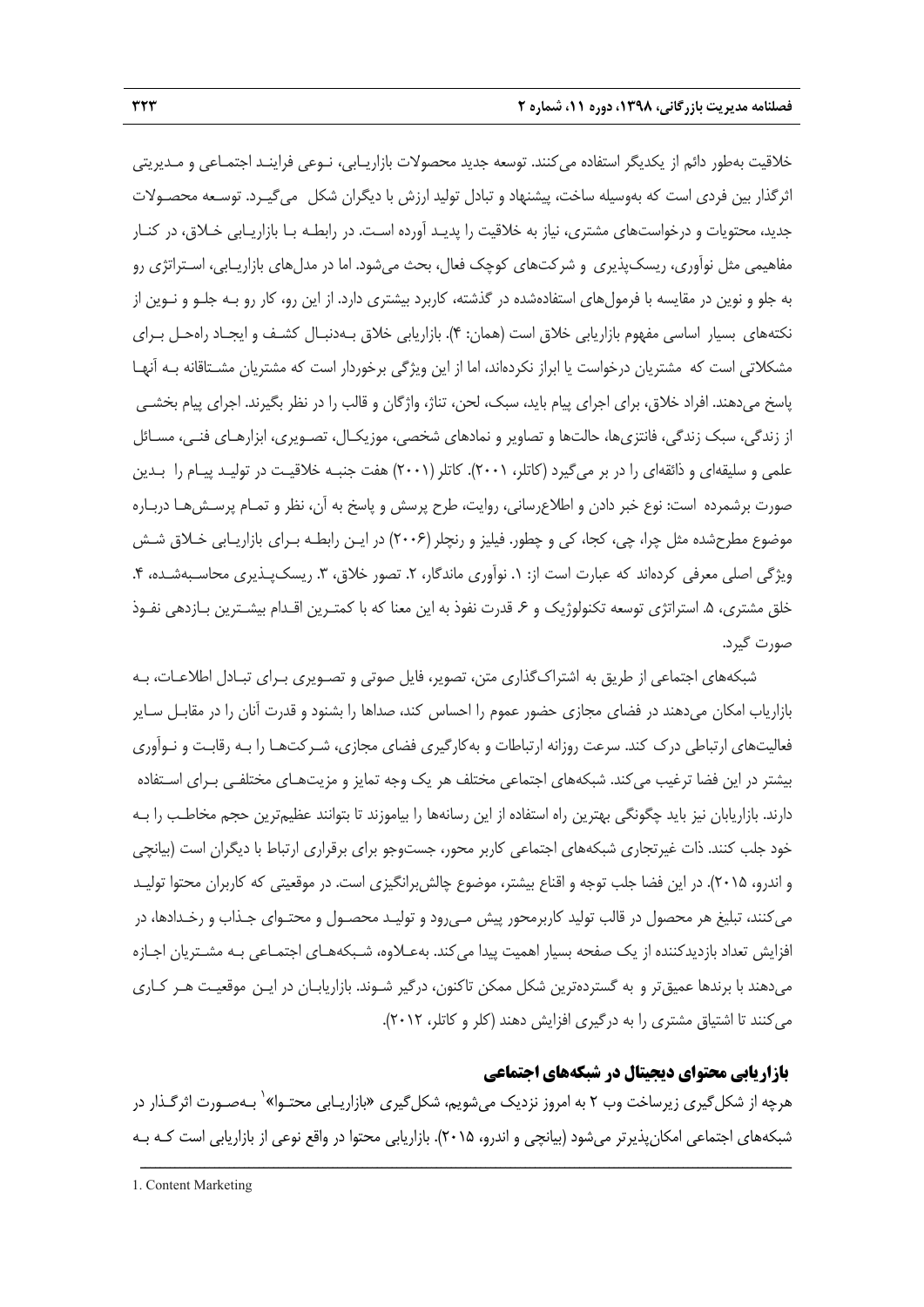فرايند توليد و به اشتراكگذاري محتوايي ميپردازد و باعث حفـظ مشـتريان قبلـي و بـه دسـت آوردن مشـتريان جديـد ميشود. اين محتوا و اطلاعات ميتواند به انواع مختلفي چون اخبار تحليلي، ويـدئو، فايـل صـوتي، اينفـوگرافي، مطالعـه موردي، راهنما و دستورالعمل ها، پرسش ها و پاسخها، مقالات، تصاوير و...، توليد و منتشر شود. بهعلاوه، اغلب، بازاريابـان از اين شيوه براي «جلب توجه و هدايت مشتريان»، «افزايش پايگاه مشتريان»، «افزايش آگاهي و اعتبار نسبت به برنـد» و «مشاركت كاربران در جامعه آنلاين» استفاده ميكنند. هدف از توليـد و بـه اشـتراكگـذاري محتويـات رايگـان بـراي مشتريان، كمك به شركتها براي ايجاد برندي پايدار و ماندگار و ارائه اطلاعات ارزشمند به مصرفكنندگان و همچنـين ايجاد تمايل به خريد محصولات از شركت در آينده است. در اين شيوه تمركز بهجاي فروش مستقيم، بر ساخت اعتمـاد و توافق با مخاطب است (وين رايت ٰ، ٢٠١۵). در شيوه بازاريابي محتواي ديجيتال براي توليدات مختلف ديجيتـالي و بيـان نيازها و اقناع مشتريان، از كانالهاي الكترونيكي استفاده ميشود. براي اينكه اين شيوه بتواند رفتار مشتريان را تغيير دهد یا آنها را حفظ كند، باید بهصورت مستمر ادامه یابد (رولی <sup>۲</sup> ، ۲۰۰۸). تعامل و مشاركت بین كاربران و سـازمان *هـ*ا ویژگـی اصلي اين نوع بازاريابي است كه «تركيب زنجيره تأمين و تجربـه كـاربران» و «تعامـل بـا مشـتريان از طريـق خـدمات الكترونيكي»، از جمله اين ويژگيهاست.

بازديد مصرفكنندگان و جلب اعتماد و رضايت آنها عنصر بسيار مهم بازاريابي در شبكههاي اجتماعي است. تجربه شبكههاي اجتماعي به صاحبان شركتها امكان ميدهد مشتريان خود را بهصورت شخصي بشناسند و تصميم بگيرند كه در عصر ديجيتال چگونه با مصرفکنندگان خود ارتباط برقرار کنند. لنهاترت<sup>۳</sup> بر اين باور است که توليد محتوا چيزى بيشتر از به اشتراك گذاشتن خروجي خلاق است و مشاركت در بحث بر اساس آن محتوا را نيز پوشش ميدهد (ايستين، دوگرتي و برن ، ۲۰۱۱).

### **اهميت ارتباط شفاهي در بازاريابي شبكههاي اجتماعي**

در تبليغات و بازاريابي فقط واژگان و كلمات نميتوانند عامل جلب توجه باشند. چه بسا مخاطب بيشتر از مطالعه و خواندن يك متن يا كلمات، به شنيدن صداي دلپذير و دوستانه تمايل داشته باشد. راديو و تلويزيون از اين مزيت سود ميبرند و تبليغ كنندگان نيز از صداهاي اثرگذار براي تأثير بهتر و بيشتر استفاده مي برند (دوير<sup>ه</sup>، ۱۹۸۶: ۱۴۴). قالب تبليغات يا پيامهاي صوتي و تصويري از تبليغاتي كه مخاطب ممكن است آن را در تلويزيون يا راديو ببيند و بشنود، متفاوت نيست، اگرچه بايد قابليت درگيري بينندگان را بيش از تلويزيون با خود بههمراه داشته باشد (ايستين و همكاران، 2011). با اينكه بازاريابان براي تبليغات گوناگون در فضاي مجازي و شبكههاي اجتماعي پول زيادي خرج ميكنند، ارتباط شفاهي و كاركرد آن در رسانههاي سنتي بهمراتب قدرتمندتر است.

شناخت راحتي و سرعت اشتراكگذاري تجربه برند، توصيهها و نظرهاي مربوط به محصول مصرفكنندگان با ساير

ــــــــــــــــــــــــــــــــــــــــــــــــــــــــــــــــــــــــــــــــــــــــــــــــــــــــــــــــــــــــــــــــــــ

5. Dyer

<sup>1.</sup> Wainwright

<sup>2.</sup> Rowley

<sup>3.</sup> Lenhart

<sup>4.</sup> Eastin, Daugherty, & Burns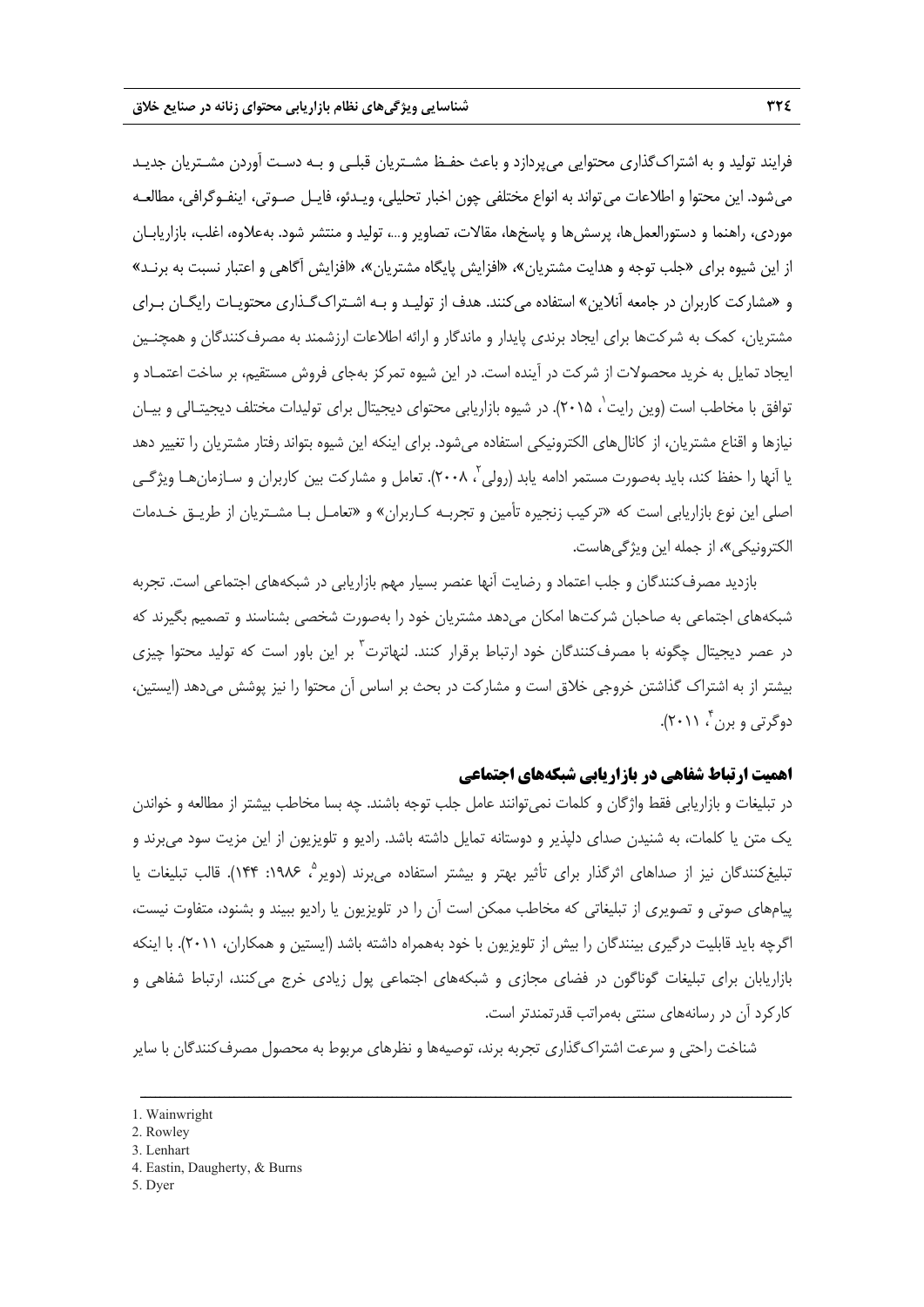كاربران آنلاين، چه بهصورت مثبت و چه بهصورت منفي، به بازاريابان اجازه ميدهد تا روي مفهوم ارتباط شفاهي مجازي تمركز بيشتري داشته باشند. در واقع وقتي ما بهصورت آنلاين و آشكار دربـاره برنـدها صـحبت مـيكنـيم، بـا صـدايمان احساس را توليد كردهايم. براي رسيدن به تعامل متقابل و مستقيم با مشتري اين نكته قابل اهميت است كه بايـد پيـام را بهطور هنرمندانه دستكاري كنيم. براي رسيدن به اين مهم اهميت صـدا در برندسـازي در شـبكههـاي اجتمـاعي داراي ويژگيهايي همچون «انسانسازي برند»، «همزباني و هملهجگي»، «شخصيسازي»، «تشويق مشتريان بـه تعامـل» و «افزايش اعتماد با مشتريان» است (هالي بورتون ٰ، ۲۰۱۶). داشتن يک صداي خاص بهدليل معرفي شخصـيت و فرديـت در فضاي شبكههاي اجتماعي ميتواند حمايت مردم از محصول و اهداف مد نظر آن را بههمراه داشته باشد. هرچـه نـوع برخورد مدير صفحه در ارائه اين فرديت و شخصيت بهصورت صـادقانه بـه مخاطـب، سـرگرمكننـده، جـذاب، تفريحـي، حرفهاي، باهوش يا زيرك باشد، كاربران و طرفداران آن صفحه ارتباط بهتري با محصول برقرار ميكنند. مشتريان تمايل دارند با شركتهاي مورد علاقه فردي خود ارتباط داشته باشند و فايلهاي صوتي مناسب يكي از اثرگذارترين راهها براي ، 2012).<sup>2</sup> دستيابي به اين مهم است (موهر

### **بانوان و بازاريابي در فضاي مجازي**

ايجاد شغل براي بانوان با توجه به قابليتهاي فضاي مجازي و شبكههاي اجتماعي يكي از مسائل اصلي جوامعي است كه داراي سرانه اشتغال پاييني هستند. با توجه به توسعه شبكههاي اجتماعي (بهخصوص اينستاگرام) در ايران صفحات متنوعي با هدف درآمدزايي در حوزه بانوان (آرايش و لوازم آن، فرزندداري، ورزش و تناسب اندام و...) و با مديريت بانوان بهوجود آمده كه مخاطبان و كاربران زيادي را با خود همراه كرده است. يكي از ابزار برقراري ارتباطات و تعامل ميان كاربران و مدير صفحه بهوسيله فايل صوتي ٰ يا ويديوهايي تصويري است. چنين قابليتي ميتواند در راستاي توانمندسازي بانوان در فضاي سايبر نيز قرار گيرد، زيرا اين فضا شرايط لازم براي مشاركت بانوان فارغ از برخي محدوديتهاي دنياي واقعي را فراهم ميكند. بانوان ميتوانند با داشتن مجموعه مهارتها و انگيزه لازم مسير را براي استفاده از اينترنت در راستاي منافع خود و توليد محتوا هموار كنند (منتظرالقائم و كاسه گر، 1394). در اين پژوهش قصد داشتهايم با تمركز بر مطالعات صنايع خلاق عناصر ويژه بازاريابي محتواي زنانه در ايران را شناسايي كرده و اهميت و شيوههاي استفاده موفق بانوان از ابزاري مثل فايلهاي صوتي و تصويري را بشناسيم. از اين رو بهدنبال آن هستيم تا ويژگيهاي راهبردي براي موفقيت در اين چرخه را بشناسيم. در اين تحقيق به دنبال پاسخ گويي به پرسش هاي زير هستيم.

- بازاريابي محتواي زنانه در شبكههاي اجتماعي داراي چه ويژگيهايي است؟
- استفاده از چه تاكتيكهايي در توليد محتوا عامل رونق بازار اين كسبوكارها است؟
	- ويژگيهاي ارتباط ايجادشده ميان مدير صفحه با كاربران چيست؟

- 1. Halliburton
- 2. Moher
- 3. Voice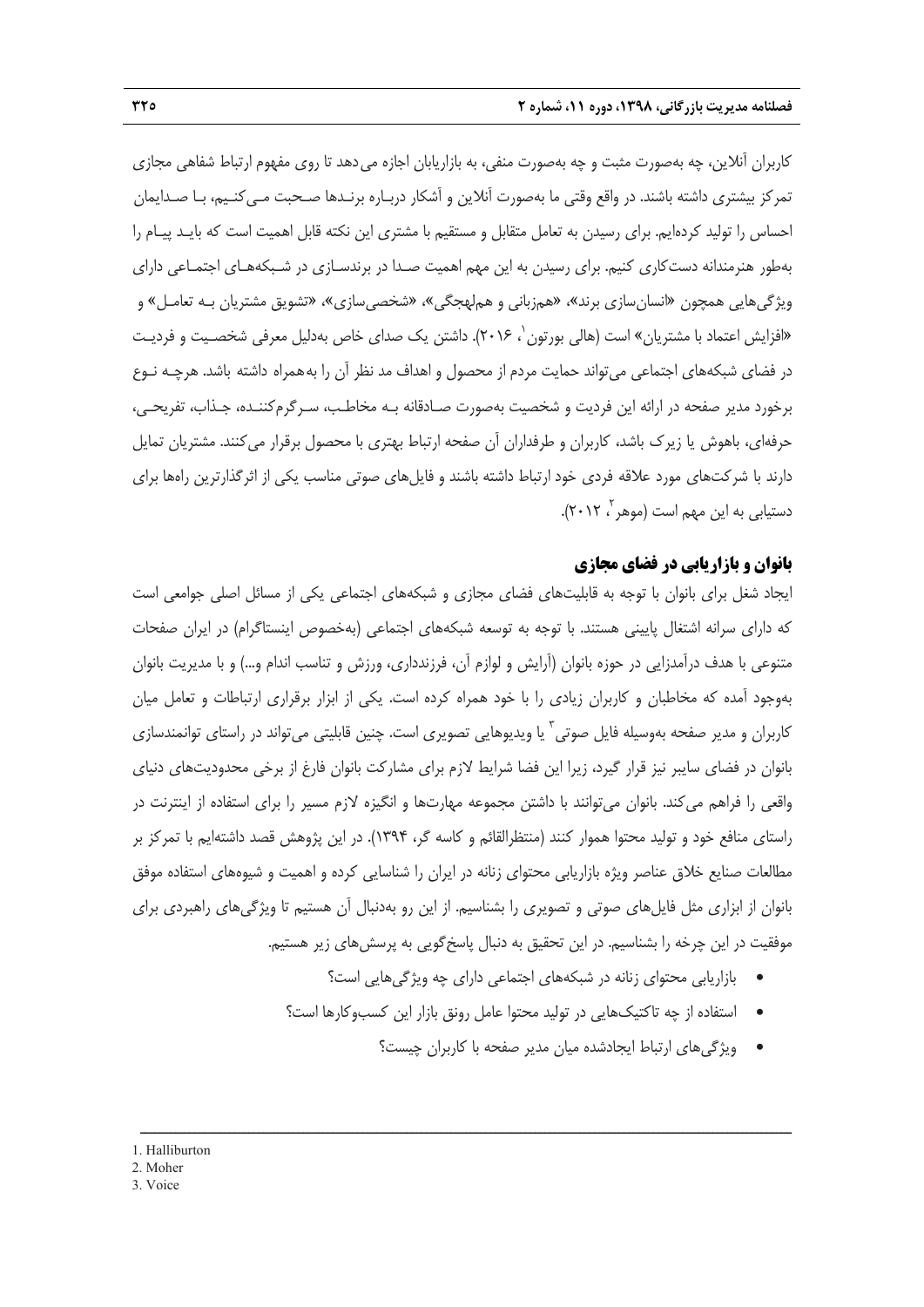# **روششناسي پژوهش**

براي رسيدن به پاسخ پرسشهاي بالا و اهداف اين پژوهش از رويكرد كيفي و روش تحليل مضمون روي سي فايل صوتي و تصويري كه بين مدير و كاربران صفحات تبادل شده، استفاده ميكنيم. نمونهگيري بهصورت هدفمند يا ترجيحي صورت گرفته است و سه صفحه پربازيد در اينستاگرام انتخاب شدهاند كه هر يك از صفحات بيش از چند صد هزار كاربر در صفحات خود داشته و از رونق خوبي برخوردارند. سه صفحه اينستاگرام بهترتيب «شادي بيوتي» در حوزه لوازم آرايشي و بهداشتي، «صدف بيوتي» در حوزه آموزش آرايشگري و «فيت ميس» در حوزه ورزش و تندرستي، بودند. پژوهشگران، سي فايل صوتي و تصويري به اشتراك گذاشتهشده در اين صفحات را تحليل مضمون كردند. شيوه كار اين گونه بوده است كه اين فايلها پيادهسازي شده و كدهاي اوليه آن استخراج شد و طي تلاش براي انتزاعي كردن كدها، مدام از تعداد كدها كاسته شد تا به سطح مقولهها دست يافتيم.

در روش نمونهگيري هدفمند يا ترجيحي بهدليل ماهيت طرح تحقيق از شيوه نمونـهگيـري غيراحتمـالي اسـتفاده <sup>1</sup> ميشود. معمولاً در نمونهگيري هدفمند انتخاب سنجيده واحدها به طريقي صورت ميگيرد كه هر يك معـرف بخشـي از جامعه مد نظر باشند (رايف، ليسي و فيكو، :1391 97). در تحقيق حاضر نيز پربازديد و پررونق بودن بـازار ايـن صـفحات ملاك انتخاب هدفمند اين صفحات، به شمار ميروند. در نمونهگيري هدفمند نيز محلها و موردها به اين دليل انتخـاب ميشوند كه رخدادهاي مربوط به آنها نقشي اساسي در فهم فرايندها يا مفاهيم و آزمون يا توضيح نظريههاي پذيرفتهشده ايفا ميكنند. بنابراين پژوهش با مطالعه نمونههايي كه معيارهاي گزينش آنها برخاسته از هدفهـاي پـژوهشانـد، انجـام شده است (اسچاند<sup>۲</sup>، ۱۹۹۷: ۱۲۷). به دلیل اینکه در این متن ملاک موفقیت و پررونق بودن بازاریابی زنانه در شبکههای اجتماعي مورد اهميت است، نمونههاي موفق در ايـن عرصـه، بـراي تحليـل انتخـاب شـدهانـد. از ايـن رو سـه صـفحه اينستاگرامي معرفيشده بهصورت غيراحتمالي و هدفمند انتخاب شدهاند كه نوع چرخه تعامل كاربران و مـديريت آنهـا در توليد محتوا، فهم مفاهيم و توضيح نظريههايي برخاسته از هدف پژوهش، نقشي اساسي دارد.

همانطور كه گفتيم، براي تحليل دادهها در اين متن از روش تحليل مضمون استفاده ميشود. روش تحليـل مضـمون جزء روشهايي است كه از جايگاه نظري يا معرفتشناسي خاصي مستقل هستند و در طيف گستردهاي از روشهاي نظري و معرفتشناسي ميتوان از آنها استفاده كرد. از اين رو، ابزار تحقيقاتي منعطف و مفيدي است كه براي تحليل حجـم زيـادي از دادهها استفاده می شود (برون و كلارک ، ۲۰۰۶). در واقع، تحليل مضمون نخستين روش تحليل كيفي است كه پژوهشگران 4 بايد ياد بگيرند. اين روش، مهارت اساسي مورد نياز براي بسياري از تحليلهاي كيفي را فراهم ميكند (هولـوي و تـودرس ، 2003). تحليل مضمون فقط روش كيفي خاص نيست بلكه فرايندي است كه ميتواند در اكثر روشهاي كيفي بـهكـار رود.

ــــــــــــــــــــــــــــــــــــــــــــــــــــــــــــــــــــــــــــــــــــــــــــــــــــــــــــــــــــــــــــــــــــ

4. Holloway & Todres

<sup>.1</sup> در نمونهگيري غيراحتمالي انتخاب نمونه بر اساس قوانين احتمالات صورت نميگيرد و نمونه به مدد قضاوت انساني حاصل ميشود. بنابراين اشـتباههـاي برآوردهاي غيراحتمالي، اغلب غيرتصادفي و غيرقابل اندازهگيري است. هر چقدر هم در اين روشها حجم نمونه را بـزرگ اختيـار كنـيم، نمونـههـا اغلـب نميتوانند معرف واقعي جامعه باشند. اما با اين حال گاهي اوقات نمونهگيري غيراحتمالي بهترين روش نمونهگيري است. ماننـد زمـاني كـه امكـان تهيـه چارچوب نمونهگيري وجود نداشته باشد.

<sup>3.</sup> Braun, & Clark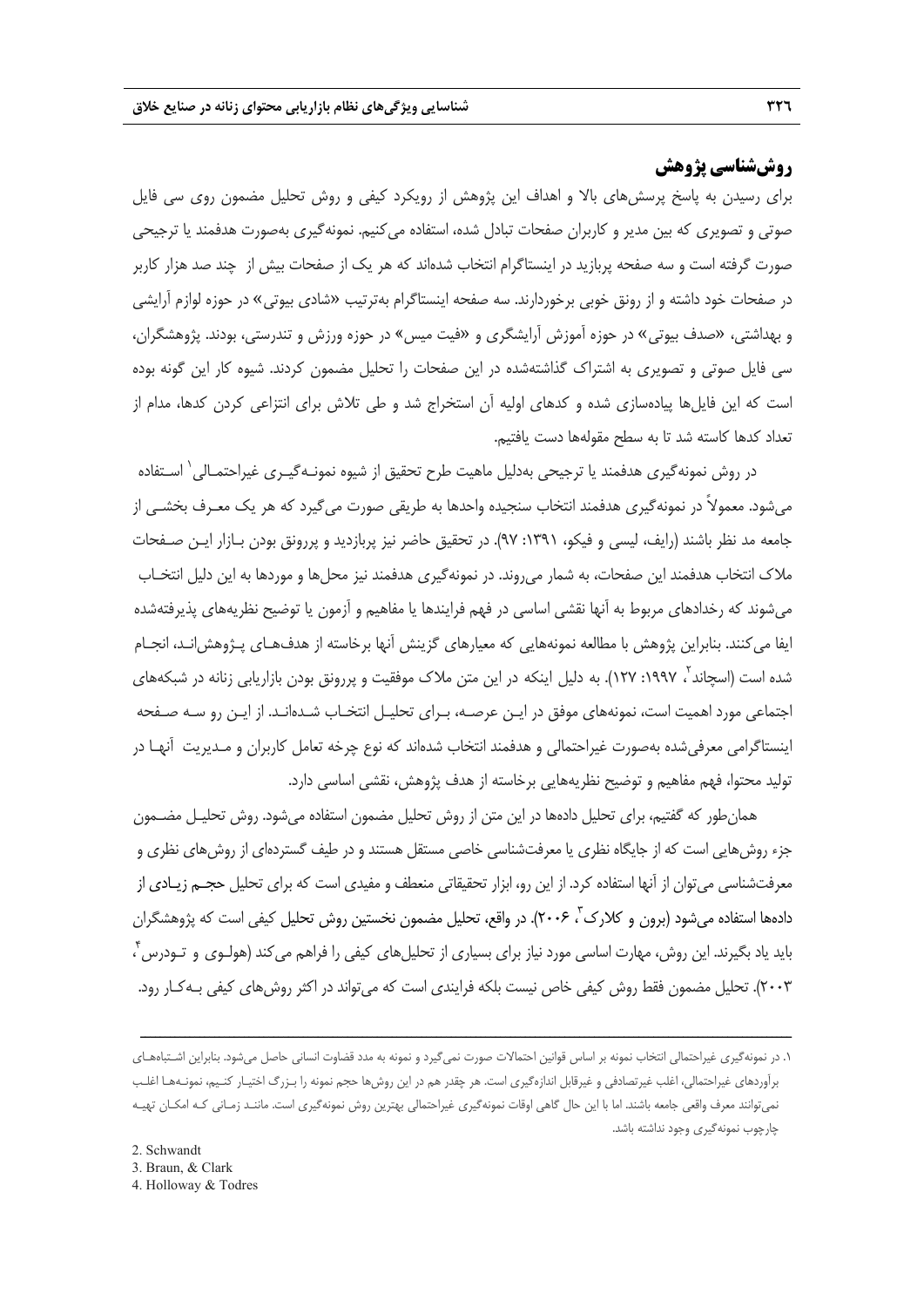بهطور كلي، روش مضمون روشي است كه براي ديدن متن، برداشت و درك مناسب از اطلاعات، تحليـل اطلاعـات كيفـي، مشاهده نظاممند تعاملات و تبديل دادههاي كيفي به مقولات، قابل سنجش است (رايـف و همكـاران، 1391). در تحليـل محتواي كيفي، تلاش بر اين است تا مقولات محتوايي موجود در پيامهاي ارتباطي، بـا كدگـذاري شناسـايي و اسـتخراج شوند. در تحليل مضمون واحد تحليل بيشتر از كلمات، به بافت دادهها و نكات ظريف آنها توجه ميشود. تحليل مضـمون بر شناخت و توضيح ايدههاي صريح و ضمني تمركز دارد، سپس از كدهاي مضامين اصلي براي تحليل عميقتـر دادههـا استفاده مي شود (نيمي، گست، تايرو و جانسن`، ۲۰۰۷).

همانگونه كه ذكر شد، سي فايل صوتي و تصويري به اشتراك گذاشتهشده در اين صفحات تحليل شدند. پس از پيادهسازي اين فايلها، كدهاي اوليه استخراج و طي تلاش براي انتزاعي كردن كدها، مدام از تعداد آنها كاسته شد تا فرايند كدگذاري تا سطح تمهاي اصلي متوقف شد. نمونهاي از كدهاي اوليه استخراجشده از متن فايلها، در ذيل آورده شده است.

**جدول .1 نمونهاي از كدهاي اوليه استخراجشده از فايلهاي صفحه شادي بيوتي كدهاي اوليه** .1 كيفيت محصولات آرايشي اصل اول استفاده از آن است. .2 برندهاي گرانقيمت لوازم آرايشي كيفيت بسيار بالايي دارند. .3 شيوه آرايش صورت به سليقه و آموزش نياز دارد. .4 آرامش براي داشتن پوستي زيبا ضروري است. .5 مديتيشن هفتهاي دو مرتبه براي خانمها نياز است. .6 هيجانهاي مثبت را با مسافرت تجربه كنيد. .7 ورزشهاي هوازي باعث به جريان افتادن خون در سطح پوست و شادابي آن ميشود. .8 دوستيها را فراموش نكنيد زيرا انزوا مساوي با افسردگي و شكست است. .9 هيچ وقت بدون زدن كرم شب به رختخواب نرويد. .10 ايونتهاي مختلف براي پروموت كردن لوازم آرايشي جذاب است. .11 پوستتان هر شش ماه يك بار به لايهبرداري نياز دارد. .12 در رابطهاي كه شما را غمگين ميكند، نمانيد. .13 دوست داشتن باعث جواني و شادابي ميشود. .14 همه برندهاي مختلف كرمهاي آرايشي ارزش امتحان كردن را ندارند. .15 كرم ترميمكننده شب اوباجي بهترين كرم لايهبردار در دنياست. .16 كلاژنسازي در سالهاي بعد از دهه 30 بسيار كند است و شما بايد با كرمها به جوانسازي پوست كمك كنيد.

پژوهشگران براي دستيابي به تمهاي اصلي، پس از استخراج كدهاي اوليه، از كدهاي اوليه فايلهاي صوتي و تصويري هر يك از اين سه صفحه، تمهاي فرعي و سپس تمهاي اصلي را استخراج كردند. در ذيل نمونهاي از كدهاي اوليه، تمهاي فرعي و تم اصلي استخراجشده از آن مربوط به صفحه شادي بيوتي آورده شده است.

ــــــــــــــــــــــــــــــــــــــــــــــــــــــــــــــــــــــــــــــــــــــــــــــــــــــــــــــــــــــــــــــــــــ 1. Namey, Guest, Thairu & Johnson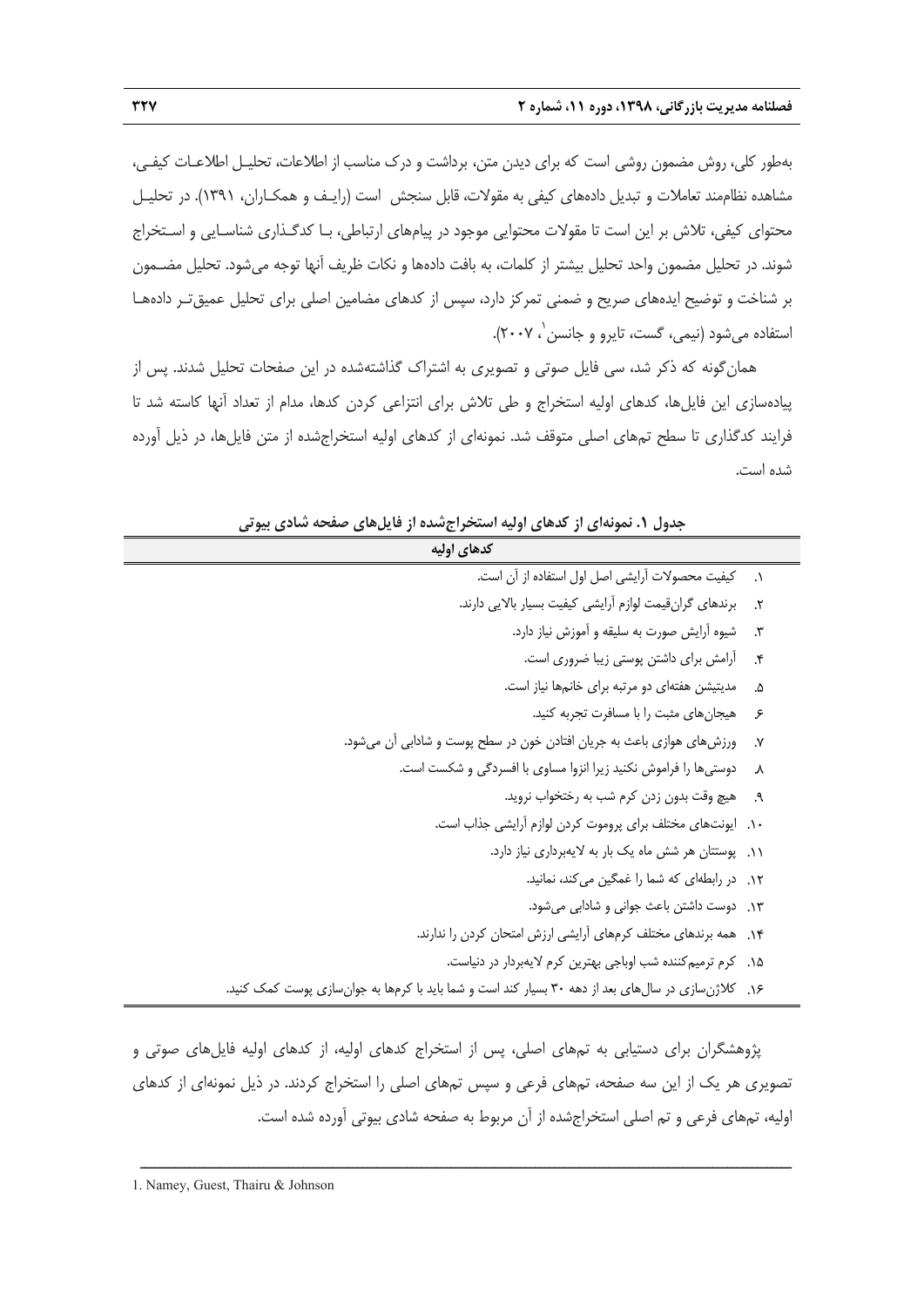| <b>س …ر ت</b>          | . <i>.</i>                                 |                                                        |
|------------------------|--------------------------------------------|--------------------------------------------------------|
| تمهای اصلی             | تمهای فرعی                                 | كدهاى اوليه                                            |
|                        | ● پاسخ به پرسشهای مخاطبان بـهصـورت         | ● هر شب تلاش میکنم ساعت ۱۰ به پرسشهـای شـما            |
|                        | ز نده                                      | پاسخ دهم.                                              |
|                        | ● تهيــه ويــدئو از حضــور در ايونــتھــاى | ● اينجا ايونت معرفي محصولات اوباجي است شـما هــم       |
|                        | مختلف و نمایش أن در صفحه                   | ببينيد.                                                |
|                        | ● أموزش استفاده از لوازم أرايشي مختلف      | ● الان شیوه استفاده از این پاککننده صورت را بـه شــما  |
|                        | ● انتقال تجربههای زندگی کاری و شخصی        | اموزش مىدهم.                                           |
|                        |                                            | • ببينيد من هيچ وقت بـدون كـرم شـب بـه رختخـواب        |
|                        |                                            | نميروم.                                                |
|                        |                                            | ● اینجا سالنی است که من هر روز عصـر بـرای تمرینـات     |
| ارتباط دوسويه با مخاطب |                                            | ايروبيک مي يم.                                         |
|                        |                                            | • دوستان به من گفتهاند در رابطـه بـا محصـولات هـدى     |
|                        |                                            | بیوتی پرسش دارید. در این ویدئو به پرسـش@ا پاسـخ        |
|                        |                                            | خواهم داد.                                             |
|                        |                                            | ● رنگ و کیفیت این کرمها را اینجا ببینید و بـرای خریـد  |
|                        |                                            | تصميم بگيريد.                                          |
|                        |                                            | • من زندگی پر از هیجانی داشتهام و کارهای مختلفی را     |
|                        |                                            | تجربه کردهام که هر شب یکی از آن تجربهها را بـرای       |
|                        |                                            | شما خواهم گفت.                                         |
|                        |                                            | ● امروز میخواهم شیوه استفاده از فینگر پـدهایمان را بـه |
|                        |                                            | شما أموزش دهم.                                         |

**جدول .2 نمونهاي از كدهاي اوليه، تمهاي فرعي و تمهاي مرتبط با صفحه شادي بيوتي** 

# **يافتههاي پژوهش**

بستر رسانهاي شبكههاي اجتماعي در دوران رسانههاي نوين بر محوريت تعامل شكل گرفته است. افراد بهدنبال نمايش 1 تصوير مناسب و پنداشت تصوير مناسب از خود بوده و به همذاتپنداري با محتواي رسانهاي نياز دارند (پيترز و همكاران ، 2013). بازاريابي در رسانههاي اجتماعي نيز چارهاي جز تعاملي بودن، الهام گرفتن از مخاطب و توليد محتواي خلاقانه ندارد. دادهها نشان ميدهند استفاده از شبكههاي اجتماعي ميتواند بهدليل بالا بودن حجم نفوذ، مشاركت گروههاي خاكستري و گروههاي سكوت مثل بانوان خانهدار، تصوير درستي از جامعه را نمايش دهد. بانوان ميتوانند در اين رسانه با روياهاي خود روبهرو شوند و با آنها زندگي كنند، زيرا اين روياها را بهصورت عيني ميبينند. با توجه به اينكه شبكههاي اجتماعي در فضاي دموكراتيزه حاضر هستند، تمايز قدرت و ثروت و امپرياليسم در آن كمتر معنا پيدا ميكند و همه افراد ميتوانند با هر درجه از سطح سواد، آگاهي، مهارت و توانايي، در آن مشاركت كنند.

از آنجا كه مسئله زيبايي براي جامعه مصرفگراي زنانه مهم است، عاملي است تا اين سبك از كسبوكارها رونق يابد. بازاريابي صورتگرفته در صفحات مورد تحليل اين پژوهش به هيچ عنوان بهطور كامل جايگزين جهان واقع نبوده است. يعني بهجاي باشگاه، فروشگاه، آرايشگاه، نمايشگاه و شوي خانگي كارايي نداشته، بلكه ظرفيتهاي پنهان اين

<sup>1.</sup> Peters and et al.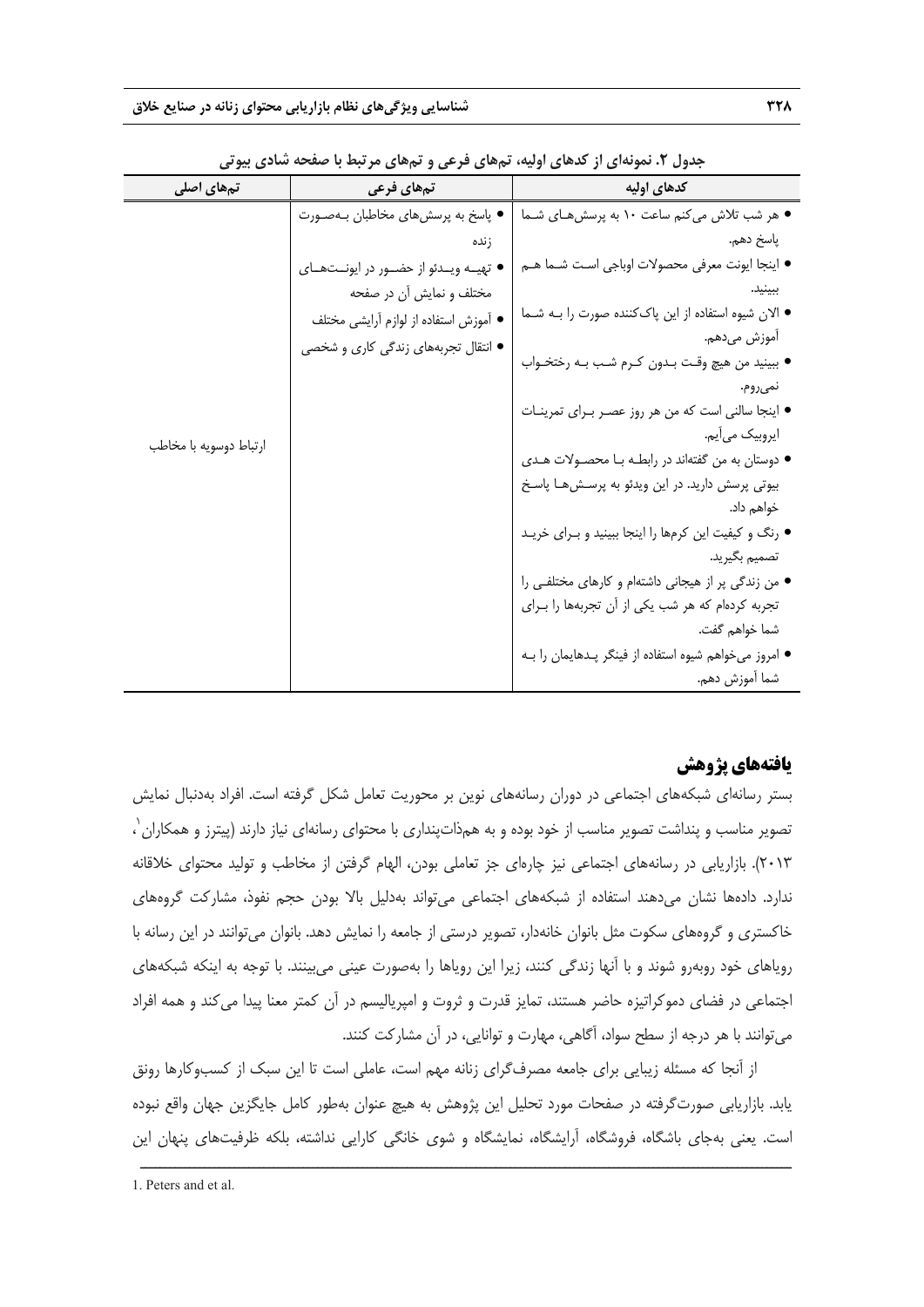رسانهها بوده كه لحاظ شده است. از طرفي چون براي اين كسبوكارها سيستم، حمايت و نظارت و ساختاري پيچيدهاي تعريف نشده، براي فعالان در شبكههاي اجتماعي مجازي در مقايسه با فعالان در جهان واقعي، آزادي عمل بيشتري وجود دارد. اين شبكهها ميتوانند كالا را به ارزانترين قيمت بفروشند و در مقايسه با جهان واقع نيز ميتوانند تعداد بيشماري مشتري جذب كنند. از اين رو يكي از راههاي نجات و برونرفت از بحران اشتغال در ايران تمركز روي حوزههاي ديجيتال و تحول ديجيتالي رسانهها است. شبكههاي اجتماعي بسياري از استعدادهاي خاموش، گروههاي سكوت بهعنوان نيروي انساني مستعد را شناسايي ميكند و در فضايي دموكراتيزه بازار را به گردش در ميآورد.

در ادامه با توجه به نتايج بهدستآمده از تحليل فايلهاى صوتى و تصويرى موجود در سه صفحه صدف بيوتى<sup>٬</sup> ، شادی بیوتی<sup>٬</sup> و فیت میس<sup>۳</sup> به معرفی شیوهها و ویژگیهای بازاریابی و جلب مشتری در این صفحهها هر یک بهصورت مجزا مي $\mu$ ردازيم. همان گونه كه گفته شد و در جدول $\mu$ هاي ٦ و ٢ نيز آورده شده است، محققان از روش تجزيه و تحليل تم براي شناسايي، تجزيه و تحليل و گزارش الگوهايي كه از دادهها بهدست ميآيند، استفاده كردهاند. پس از كدگذاري كلي دادهها (فايلهاي صوتي و تصويري)، كدهاي گزينشي با هدف استخراج تمهاي كليتر و انتزاعيتر استخراج و با يكديگر تركيب شدند، سپس تمهاي فرعي طي دو مرحله بازبيني و تصفيه، برجسته شده و با توجه به ويژگيهاي مشترك آنها، تمهاي اصلي استخراج شد. در ذيل نتايج تحليل دادهها در قالب توضيح هر يك از تمهاي اصلي، ارائه شده است.

### **صفحه شادي بيوتي**

مدير اين صفحه با استفاده از شيوه داناي كل دانستن خود سعي در پاسخ به تمامي پرسشهاي كاربران در حوزه زيبايي و آرايش دارد. برگزاري زماني براي برقراري ارتباط دوسويه مستقيم در اين صفحه يكي از ويژگيهاي مثبت اين صفحه به شمار ميآيد. همچنين وي با استفاده از شيوه ماجراجويي، براي اينكه بتواند اعتماد كاربران را جلب كند، آنها را با خود به اماكن مختلف مثل بازارها و نمايشگاههاي تخصصي زيبايي ميبرد. استفاده از اين شيوه حتي در پاسخگويي به پرسشها و درخواستهاي كاربران نيز استفاده ميشود. در واقع در پاسخگويي به درخواستها يك تاكتيك اصلي وجود دارد و آن نيز صداي مسلط مدير است.

در اين صفحه به اصالت گراني، توجه خاصي نشان داده شده است. در واقع جنس خوب گران است و جنس بد، ارزان و تقلبي. به اين ترتيب ميتوان موفقيت اين صفحه را استفاده از شيوه مصرفگرايي و ترويج آن دانست. مخاطبان اين صفحه بهطور عمده افرادي هستند كه طبقه اقتصادي متوسط رو به بالا را تشكيل ميدهند و با توجه به نتايج تحليل، سطح سواد و دانش آنان در حد عالي و دانشگاهي نيست. از اين رو با توجه به تسلط صداي مدير صفحه، رفع ابهام و پاسخدهي مكرر، راه حل اصلي پيشبرد اين صفحه است. اگرچه استفاده از ويژگي زنانه مثل توصيف شرايط زندگي خود، ابراز حس و حالات دروني، مصرفگرايي و ايجاد صميمت با كاربران، عامل مشاركت كاربران زن در يك صفحه است.

البته اين صفحه خود را بهعنوان يك عنصر مستقل از جهان واقعي معرفي نميكند و از فضاي شبكه اجتمـاعي بـه

<sup>1.</sup> Sadaf Beauty

<sup>2.</sup> Shadi Beauty

<sup>3.</sup> Fit miss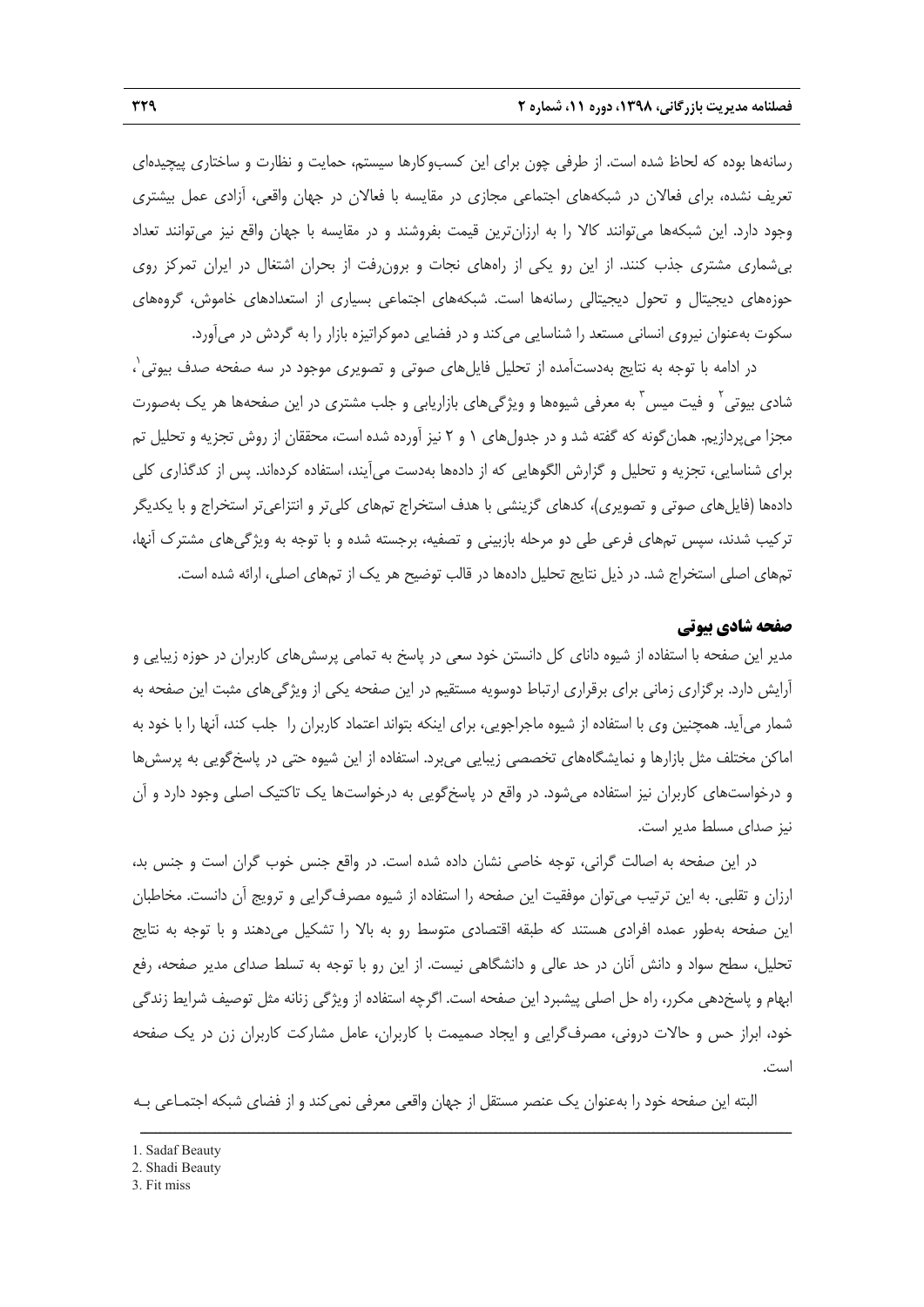عنوان ابزاري براي پر كردن چرخه توزيع و پخش جهان واقعي استفاده ميكند. درست شبيه مزونهاي لبـاس زنانـه خـانگي كه افراد در آن به عرضه اجناس وارداتي ميپردازند و ساير كاراييهاي اين رسانه ناديده گرفته شده است. به همين دليل اين صفحه نميتواند از لحاظ رسانهاي و ديجيتالي موفق باشد. عدم ريسكپذيري، ايزوله بودن گسـتره مخاطـب، عـدم ثبـات و نسبيگرايي در ابراز اعتقادها از ضعفهاي اين صفحه به شمار ميآيد، زيرا فقط مخاطبهاي خاصي از طبقه بالا اين صـفحه را دنبال ميكنند. از جمله ويژگيهاي اصلي كه براي بازاريابي محتوا در اين صفحه وجود دارد، ميتوان به موارد زير كه طـي فرايند تحليل دادهها، در قالب تمهاي اصلي به دست آمد، اشاره كرد.

### • **ارتباط دوسويه با مخاطب**

با توجه به تمامي فايلهاي تحليلشده در اين صفحه عمده فايلهاي به اشتراك گذاشتهشده بهصورت پرسش و پاسخ است. براي كاربران در مواجه با يك مسئله، پرسش يا ابهام پيش آمده كه مدير صفحه در بازه زماني خاصي (كه از قبل تعيين شده) به رفع ابهام و حل آن مسئله ميپردازد. تأكيد بر كيفيت محصولات، دلايل گراني محصولات، پاسخگويي به انتقادها، تلفظ صحيح كالاها و بيان زندگي روزمره و حالات شخصي فرد از اين دريچه با مخاطب به اشتراك گذاشته مي شود. اين فايل ها بهصورت كوتاه و پرتكرار به اشتراك گذاشته مي شوند كه براي مخاطب تداعي كننده حس همزماني و زنده بودن ارتباط است. در نهايت اين نوع ارتباط ميتواند قابل دسترس و واقعي بودن نظام عرضه اين صفحه را تداعي كند و باعث جلب اعتماد بيشتر مشتريان از خريد كالا در اين صفحه شود. استفاده از امكانات تكنوژيك كه اساس شكلگيري صنايع خلاق هستند، خود را در ويژگي ارتباط دوسويه نشان ميدهد.

### • **موضع داناي كل**

با تحليل فايلها مشاهده ميشود مدير صفحه حاضر است به هر پرسشي پاسخ دهد ( البته بدون داشتن تخصص و تحصيلات دانشگاهي در حوزههاي بهداشتي و پزشكي). وي داراي اعتماد به نفس بالايي است كه ميتواند نظر شخصي خود را به نظر عام تعميم دهد و بدون معطلي و استناد به استدلال يا نكته علمي، بهصورت يك داناي كل يا حكيم به پرسشهاي مختلف جواب ميدهد. همين امر باعث ميشود بالا بودن سطح دانش و آگاهي كاربران اين صفحه به يك چالش در تحليل تبديل شود كه در ادامه به آن ميپردازيم. اين كار در حالتي شكل ميگيرد كه مدير صفحه درباره دانش و آگاهي در رابطه با نكاتي كه بيان ميكند، هيچگونه معرفي استنادشده و معتبري از خود در صفحه ارائه نداده است. در واقع استراتژي ديگري براي رفع ابهام از پرسشهاي جزئي كاربران كه بايد بهصورت تخصصي پاسخ داده شود، وجود ندارد (مثل پاسخگويي به شيوه علمي، يا دعوت از كارشناس متخصص در حوزه پزشكي و ...). مدير اين صفحه در اجرا و توليد محتوا در مقابل دوربين، حرفهاي و كاربلد است. مهارت ارائه او مهمتر و بيشتر از تحصيلاتش است، كاري را كه براي حرفه خود لازم و ضروري است، خوب بلد بوده و سعي ميكند با نمايش صادقانه از ويژگي رفتارياش و شفافسازي با تصويربرداري اعتماد مخاطب را جلب كند.

بهدليل اينكه مدير گروه خود را مرجع قرار ميدهد و ميتواند در شكلگيري جريانهاي دومرحلهاي، يك گروه مرجع و اثرگذار بهوجود آورد، ميتواند بهعنوان يك داناي كل اثرگذار باشد. يكي از نشانههاي افراد موجه اين است كه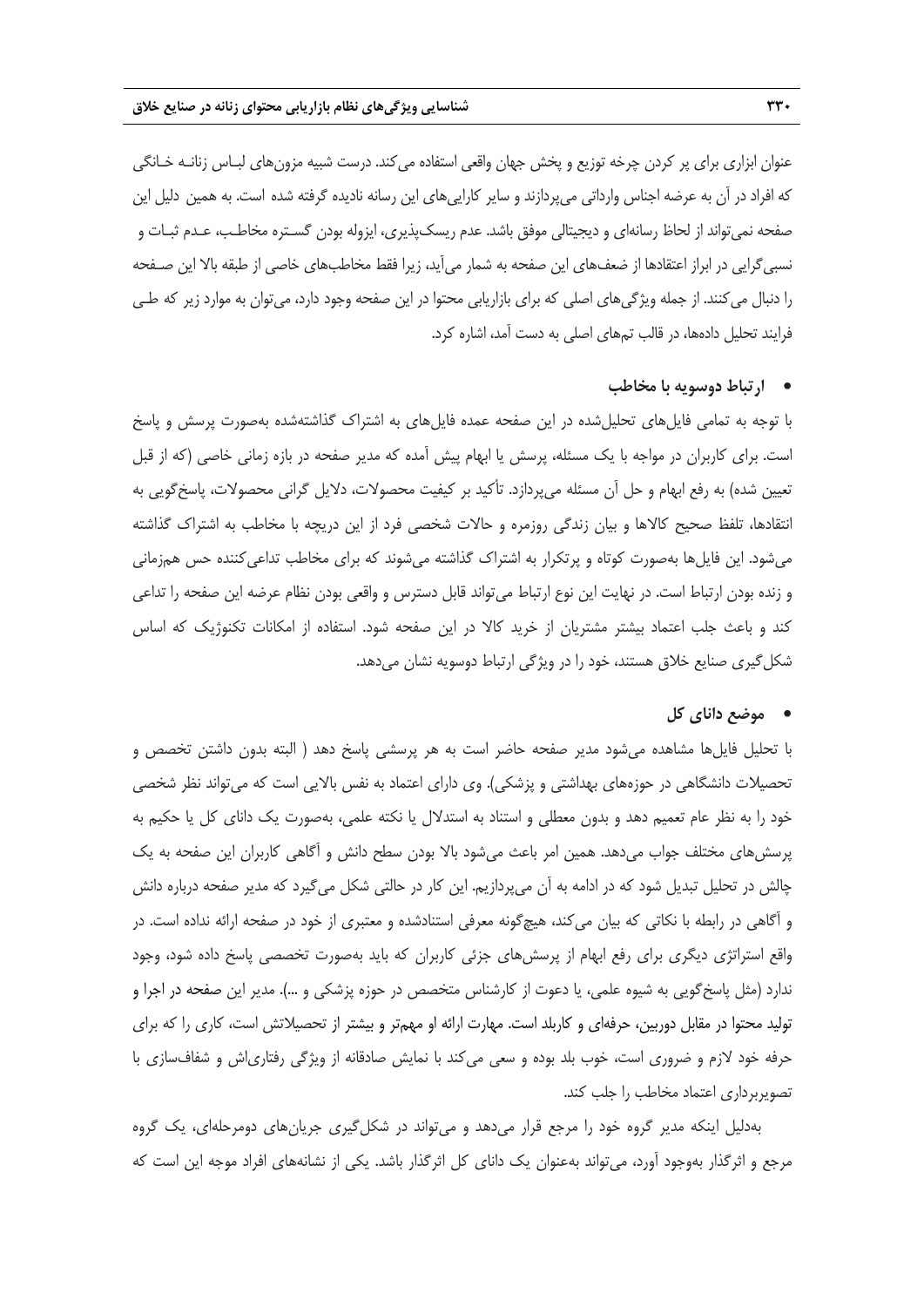افراد را بهسمت كسبوكارخود در شبيه شدن به آنها ترغيب ميكنند و فرهنگسازي و ترغيب بهسمت بازه فكري خود را بهوجود ميآورند. اين نوع رفتار در هر سه صفحه مورد پژوهش مشاهده ميشود.

# • **قيمت بالاي محصولات و اصل بودن آنان**

يكي از ويژگيهاي متمايزكننده اين صفحه اصل يا اريجينال بودن محصولاتي است كه يا در بازار ايران وجود ندارد يا كمياب است و با قيمتهاي بالا عرضه ميشود. با توجه به فايل شماره 2 (نمايش نمونههاي تقلبي محصولات در بازار دبي) ميتوان تحليل كرد كه اصل و اريجينال بودن محصولات تنها توجيهكننده قيمت محصولات است و با توجه به اينكه تخصص و دانش و آگاهي در معرفي و رفع ابهام براي مشتريان وجود ندارد، نشان از خلأ جدي وجود جنس اصل در بازار دارد كه مزيت جدي و مطالبه اصلي مشتريان اين صفحه است. با توجه به بالا بودن قيمت محصولات اريجينال، از ويژگيهاي اصلي صفحه شادي بيوتي اين است كه متعلق به طبقه بالاست، روابط اجتماعي و ابراز درونيات بسيار قوي با مخاطبان طبقه بالاي جامعه دارد و در اين زمينه بهخوبي هزينه و خرج ميكند، بهنحوي كه ميتوان اين صفحه را متعلق به طبقه بالاي جامعه از نظر اقتصادي دانست.

### • **ماجراجويي**

مدير صفحه خود را در ورود به اماكن جديد و تجربه و استفاده از كالاهاي جديد، شخصيتي ماجراجو و ريسكپذير معرفي ميكند. همين امر باعث ميشود شم ماجراجويي كاربران نيز تحريك شود و منتظر ماجراجوييها و تجربيات جديدي باشند كه مدير صفحه با آنان به اشتراك بگذارد.

### • **مخاطباني با طبقه اقتصادي بالا و سطح سواد پايين**

با توجه به بالا بودن محصولات و شيوه سبك زندگي كه مدير صفحه از خود بازنمايي ميكند و مورد پسند كاربران قرار ميگيرد، ميتوان به اين تحليل رسيد كه مخاطبان اين صفحه متعلق به طبقه اقتصادي متوسط روبه بالايي هستند كه سطح سواد عاليه دانشگاهي ندارند، بهطوري از تلفظ و روخواني انگليسي يك واژه روي بسته محصولات يا سرچ اينترني نيز ناتوانند. البته با توجه به جاافتاده بودن سن مدير صفحه هم ميتوان به اين نتيجه رسيد كه كاربران اين صفحه بهطور عمده افراد جوانِ بزرگسال و ميانسال (بهصورت ميانگين بالاي 30 سال) هستند. از طرفي بايد گفت مدير اين صفحه، بازار هدف را خوب ميشناسد و آنها را از ميان طبقه بالا انتخاب كرده و توانسته است به اين طريق كسبوكار و خود را رونق ببخشد. هدف قرار دادن اين قشر است كه از نظر كميت در مقايسه با طبقه متوسط اقتصادي، تعداد كمتري را پوشش ميدهند و در برقراري ارتباط با مخاطب ـ مشتري ثبات، دوام و استواري كمتري دارند.

### • **بازنمايي زندگي شخصي و روزمره**

مدير صفحه به بيان حالات دروني و احساسي خود ميپردازد كه باعث همذاتپنداري و شناخت بيشتر كاربران از او ميشود. او ميزان حجم كار روزانه خود را در فايلي مطرح ميكند و برنامه كاري خود را براي فردا ارائه ميدهد، در فايلي ديگر به پاسخ يكي از مشتريان درباره يك مسئله شخصي ديگر (قصد بارداري) ميپردازد و در فايلي ديگر به ساعت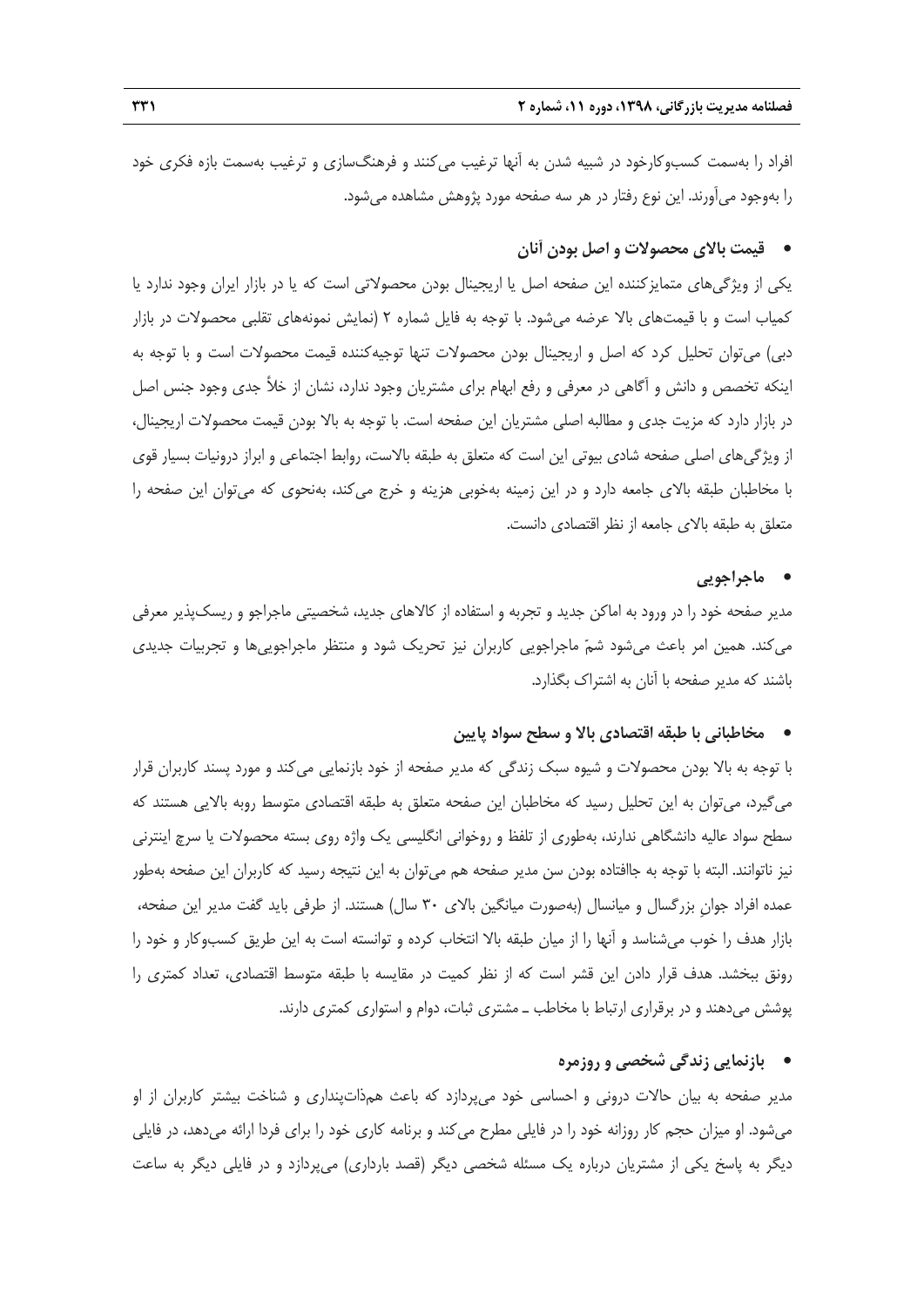خواب و استراحت خود اشاره ميكند. در ضمن در فايل شماره 7 با معرفي يكي از همكاران خود در پخش محصولات (ندا) سعي در صميميسازي و آشناييدهي نظام كسبوكار خود با مشتريان دارد. توليد چنين محتوايي، باعث ميشود وي بهمثابه يك شخصيت در داستاني نشان داده شود كه مانند مشتريان يك زندگي عادي دارد. اين كار باعث صميمت و جلب اعتماد بيشتر ميشود. مدير صفحه بهگونهاي با ارائه الگوي مادرانه سعي بر آموزش عيني و دقيق دارد و براي رسيدن به اين كار جلوههايي از زندگي شخصي و پرستيژ را به نمايش در ميآورد. سبك زندگي و طبقه اقتصادي و خانوادگي وي، محتواي توليدشده را بهعنوان كالايي متمايز در بستر و زمينهاي متمايز معرفي ميكند. اينكه او از دبي يا كشوري ديگر محصولي به ايران ميفرستد، اعتباردهي به محصول و سبك اقتصادي و البته زندگي خود است.

#### **صفحه صدف بيوتي**

صفحه صدف بيوتي نيز با روش تحليل مضمون و شيوه گفتهشده، همانند صفحه شادي بيوتي تحليل شد و تلاش شد تمهاي اصلي مرتبط با بازاريابي محتوا در اين صفحه نيز استخراج شود. اين صفحه با استفاده از رويكرد دخترانه و زنانه در تلاش براي بيان آموزش و توليد محتواي خود است و با بيان داستان زندگي خود همه مخاطبان را با خود همزيست ميكند. استفاده از لحن طنز، توصيف شرايط پيرامون، توصيف افكار دخترانه، تجربهگرايي، معرفي سبك زندگي خود و خانواده، عواملي هستند كه در تمامي فايلهاي به اشتراك گذاشتهشده مشتركاند. مدير اين صفحه با بيان نكاتي آموزنده و انتقادي در تلاش است تا تفكر انتقادي و نه مصرفگرا، را در ميان مخاطبان خود توسعه دهد. او با آگاهي از شرايط جامعه و مشكلات آن براي يك زن در تلاش است تا با بيان و توسعه انديشهاي بين مصرف زنانه در حوزه زيبايي و انسانيت حد تعادل را حفظ كند. توجه به مقولاتي همچون حجاب، امنيت اجتماعي، تمايز كالاي داخلي و خارجي و قيمت مناسب براي مصرفكنندگان نشاندهنده توجه وي به مسائل اجتماعي است. اگر چه توجه به برندهاي برتر و مصرف كالاهاي معتبر در صفحه او خط اصلي و هدف صفحه است، اما توجه به گزارههايي چون «رسيدن به زيبايي طبيعي»، «همه زيبا هستند»، «متناسب بودن مصرف كالا با هر فردي بهصورت خاص»، «توجه به آموزههاي اخلاقي ـ ديني» و «آموزش فرهنگ عمومي» بهنحوي است كه زيبايي را در معناي افراطي آن نفي ميكند و حالت متعادل و همهگير آن مد نظر قرار ميگيرد. همچنين توجه به درخواست كاربران و دعوت از نظردهي آنان عامل ديگري است كه ميتوان از آن بهعنوان مشاركت نام برد.

با توجه ويژگيهايي همچون ريسكپذيري، دانش حرفهاي، صداقت، حفظ چارچوب، احترام به حد و حدود و حرمتها، ميتوان در مقايسه با دو صفحه ديگر، بيشترين امتياز را به صدف بيوتي داد. بهعلاوه اين صفحه توانسته با توجه به توليد محتواي بازاريابي، تعداد فالوورهاي بيشتري از طيف وسيعتري جذب كند و با استفاده از مدلهاي ارائه آگهي، رپورتاژ و آگهي مستقيم، تصويري رئال و واقعي از جهان زنانه ارائه دهد، نوعي آگهي كه زندگي شخصي مدير گروه درگير آن است.

در وجه اشتراك دو صفحه شادي بيوتي و صدف بيوتي، بايد گفت مديران اين دو صفحه بهعنوان مرجع تلاش دارند تا خود را به شكل يك مدل در بياورند. همانطور كه شادي نقش مادارنه را برگزيده، صدف نقش دخترانه را انتخاب كرده است. هر يك هم از نظر سن، درآمد، علاقه، بيان انتقادها، سطح طبقه و... در حال توليد بازنمايي از خود براي جلب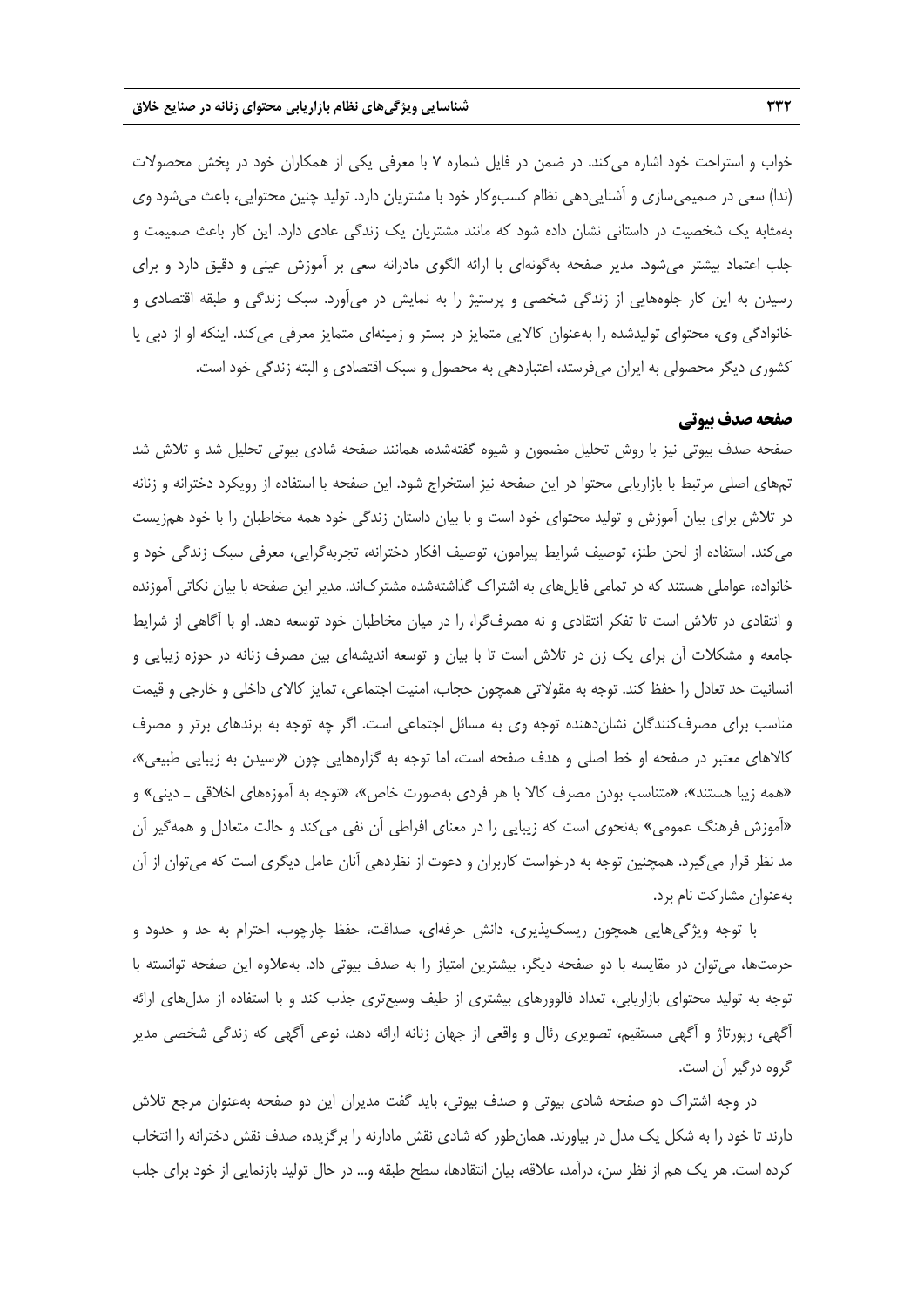مشتري و مخاطب هستند، تا بهطور دائم مشاركت اعم از خريد، افزايش پذيرش تبليغات، برندينگ، فروش و... را افزايش دهند. از جمله تمهاي استخراجشده در فرايند تحليل دادهها در رابطه با بازاريابي محتوا در اين صفحه، ميتوان به تمهاي زير اشاره كرد.

### • **عامهپسندي**

با توجه به اينكه هدف اين صفحه تعميم زيبايي به همه افراد با هر شرايط سني، طبقهاي و چهرهاي است، توجه به قشر عام جامعه مورد توجه است. توجه به محصولاتي با قيمت پايينتر و توليدشده در ايران كه قابل دسترسي و مصرف همه اقشار است، عواملي هستند كه ميزان دسترسي اقشار جامعه به اين صفحه را بيشتر ميكنند. مسئله عامهپسندي و عامهگرايي را ميتوان وجه تمايز صدف بيوتي و شادي بيوتي دانست. صدف بيوتي، عامه مردم را با كميت بالا و تنوع بالا انتخاب كرده و شادي بيوتي با كميت پايين و خاصگرايي. از اين رو اين دو صفحه دو نوع بازاريابي و توليد محتواي مختلف را پي ميگيرند. حتي شايد بازار شادي در اين شرايط از بازار صدف گرمتر بوده و رونق بيشتري داشته باشد.

### • **كيفيت بالاي محصول متناسب با قيمت**

در كنار نمايش محصولات با قيمت متوسط و رو به پايين، بر بالا بودن كيفيت متناسب با بالا بودن قيمت محصولات نيز تأكيد ميشود. بهعلت خلأ وجود بازار متنوع از محصولات معتبر جهاني در ايران، بسياري از كالاهايي كه در اين صفحه تبليغ ميشوند، يا در بازار ايران وجود ندارند يا بهعلت كميابي با قيمت بالايي عرضه ميشوند. ضمن اينكه تمايز ويژگيهاي مثبت بازار جهاني مثل ارائه تخفيفهاي مطلوب براي مصرفكننده (50 درصد)، وجه تمايز مثبتي براي بازار ايران، در مقايسه با بازار بينالمللي، به شمار ميرود. سود كم از هر محصول در ازاي فروش شمار بالاي آن ميتواند بازدهي و سوددهي اين چرخه اقتصادي را تضمين كند.

### • **لحن دخترانه**

با توجه به جوان بودن مدير صفحه (حدود 30 سال) و خلقيات و ويژگيهايي رفتاري كه همانند دختران نوجوان صحبت ميكند يا داراي افكار و طرز فكر دخترانه است، امكان ملحق شدن دختران نوجوان و جوان در صفحه او بيشتر است. توجه به ويژگيهاي طنز كه تقريباً در تمامي فايلها وجود دارد، تلفظ واژگان، شيوه روايت يك ماجرا، بيان سبك زندگي شخصي و وقايع روزمره، ايجاد هيجان در محتوا همه و همه بيشتر براي كاربراني در سنين نوجواني و جواني مطلوب هستند. بهعلت بالا بودن شمار كاربران اينترنت در بين سنين نوجوان بيش از ساير سنين، طبيعي است شمار كاربران اين صفحه از نمونههاي همپاي خود بيشتر باشد. با اين لحن، هم مخاطب نوجوان و جوان جذب ميشوند و هم بزرگسال و ميانسال جذب خواهد شد، زيرا مخاطبان بزرگسال و ميانسال اين جواني كردن را در مقتضيات جديد تاريخي تجربه نكردهاند. از اين رو صفحه صدف بيوتي با استفاده از لحن جوانپسند، شيطنتدار و هيجاني بر افزايش مخاطبان جوان و نوجوان كوشيده است، قشري كه اصليترين كاربران شبكههاي اجتماعي در ايران را تشكيل ميدهند.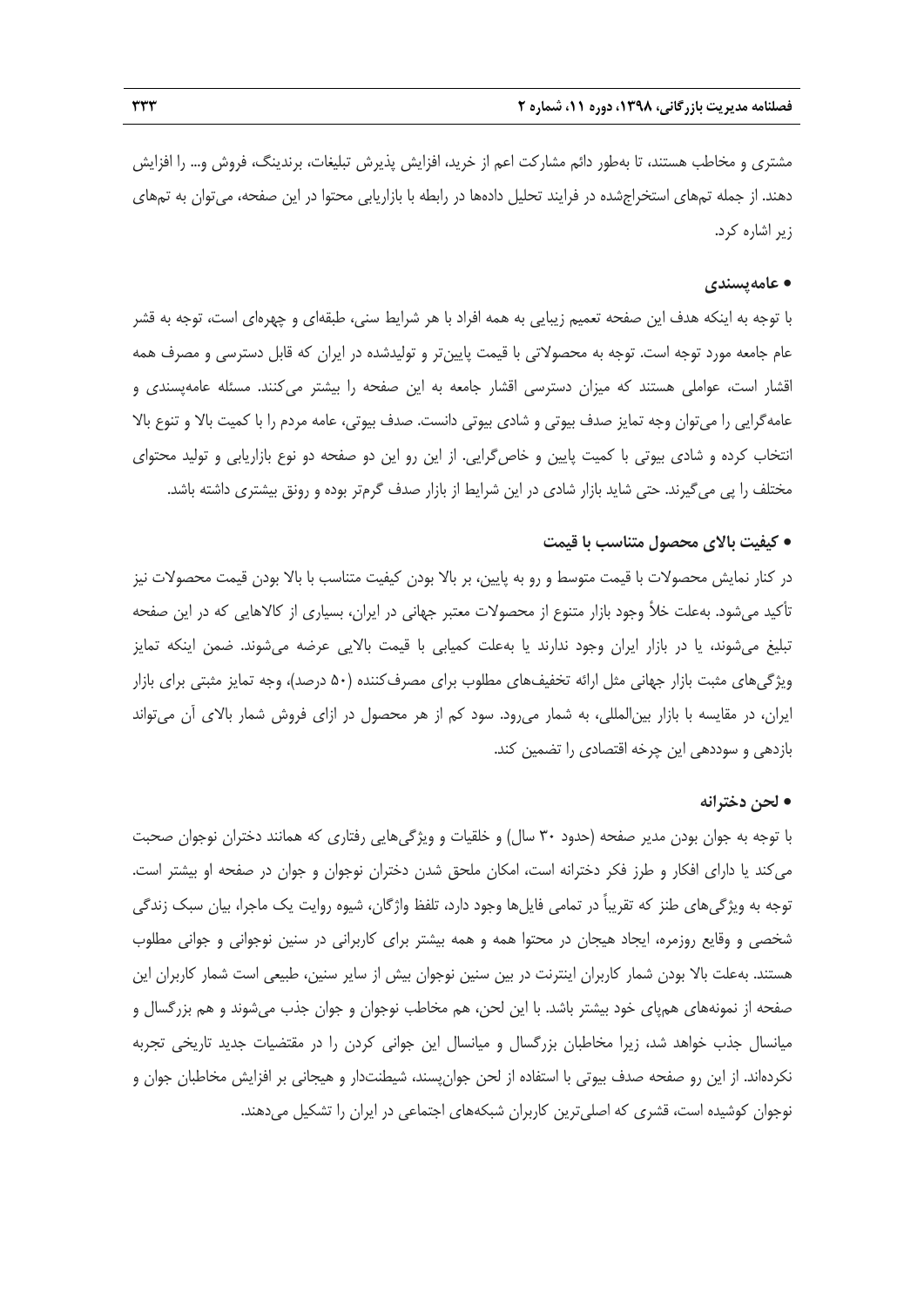### • **توجه به مسائل اجتماعي**

به ميان كشيدن بحث درباره مسائل اجتماعي مثل حجاب، امنيت شهروندي در اماكن عمومي، تمايز تخفيفهاي موجود در بازار، سليقه مشتري و توجه به آموزههاي اخلاقي ـ ديني يكي از عواملي است كـه جـدا از كـار بازاريـابي و تبليغـات، دلسوزي مدير صفحه و رويكرد انتقادي او را در رابطه با مسائل پيرامون وي نشان ميدهد. اين كـار باعـث عـاديسـازي شخصيت مدير و قابل دسترس بودن و همذاتپنداري كاربران با وي ميشود، زيرا درباره موقعيتهايي بحث ميكند كـه همه كاربران در سطح اجتماع در آن قرار گرفتهاند. مدير صفحه با اين كار، خود را فردي آگاه به مسائل پيرامـون معرفـي ميكند كه با رويكرد انتقادي به مواجه با آنان ميپردازد. نمونه بارز اين نكته فايل شماره 10 است كه در آن بـه مناسـبت ايام عزاداري در ماه محرم، بهنحوي آموزش انتقادي به كاربران داده ميشـود. آموزشـي كـه در تقابـل بـا آمـوزشهـاي آرايشگري مخصوص عزاداري ارائه شده و در آن آرايش كردن متضاد با عزادار بودن توصيف ميشـود. صـدف بيـوتي در چارچوب سازوكار فرهنگي و آموزشي طي مسير ميكند و براي اثرگذاري چندجانبه روي مخاطب نيز برنامه دارد.

# • **تجربهگرايي**

ويژگي اصلي مدير اين صفحه تجربهگرا بودن او است. وي بدون لحاظ كردن اينكه مصرف محصولات متنوع ميتواند چه آسيبي به زيبايي و پوستش بزند، بسياري از لوازم آرايشي را روي خود آزمايش ميكند و آنها را ميسنجد و خود را نمونه آزمايشي براي مخاطبان به تصوير ميكشد تا بهنحوي آنها را از تجربه بد محصولات بيكيفيت و غيرمطلوب بر حذر دارد. اين امر از نظر مخاطب ميتواند نوعي فداكاري يا استفاده از تجربه كسبشده تلقي شود كه در هر حال مخاطبان در آن به هيچ وجه متضرر نخواهند بود. اين نكته در تمامي فايلها به اشتراك گذاشته شده است. تجربهگرايي يكي از وجوه مؤثر بر تمايز اين صفحه از ساير صفحات شناخته ميشود. مدير صفحه براي توليد محتوا با تجربهگرايي خود حتي از سلامتي خويش نيز مايه ميگذارد و محصولي ناشناس را امتحان كرده و در مصرف آن، فارغ از آسيبي كه ممكن است براي پوست او داشته باشد، ريسك ميكند. اين امر براي او و مخاطبان وي، اعتماد متقابل و دانايي در رابطه با مصرف لوازم آرايش را بهوجود مي آورد. ريسكپذيري عقلايي، داشتن مهارت، دانستن ظرفيتهاي خود و تلاش براي پرورش آنها عواملي هستند كه صفحه صدف بيوتي را از دو صفحه ديگر مورد تحليل، قويتر و پرقدرتتر نشان ميدهد.

### • **حضور اعضاي خانواده در توليد محتوا**

يكي از ويژگيهاي صميميسازي كه بسيار مؤثر است، حضور اعضاي خانواده براي همكاري در توليد محتواست. با توجه به فايل شماره 9 و 3 كه بهترتيب مادر و خواهر مدير گروه در آن حضور داشتند، ميتوان تحليل كرد كه اين عامل، صميميت مخاطب را با توجه به دانستن اطلاع بيشتري از مدير صفحه بيشتر ميكند و ميتواند اعتماد به وي را افزايش دهد. به اين كار در راستاي ارائه زندگي شخصي و خانوادگي مدير صفحه و به اشتراك گذاشتن آنها با مخاطب نيز توجه شده است. همچنين ميتوان با توجه به فايلهاي شماره 5 (نمايش دكوراسيون داخلي منزل) و 8 (معرفي مكان اقليمي منزل)، تأكيد كرد كه بازنمايي از سبك زندگي شخصي مدير صفحه يكي از تاكتيكهايي است كه در توليد محتوا رعايت ميشود.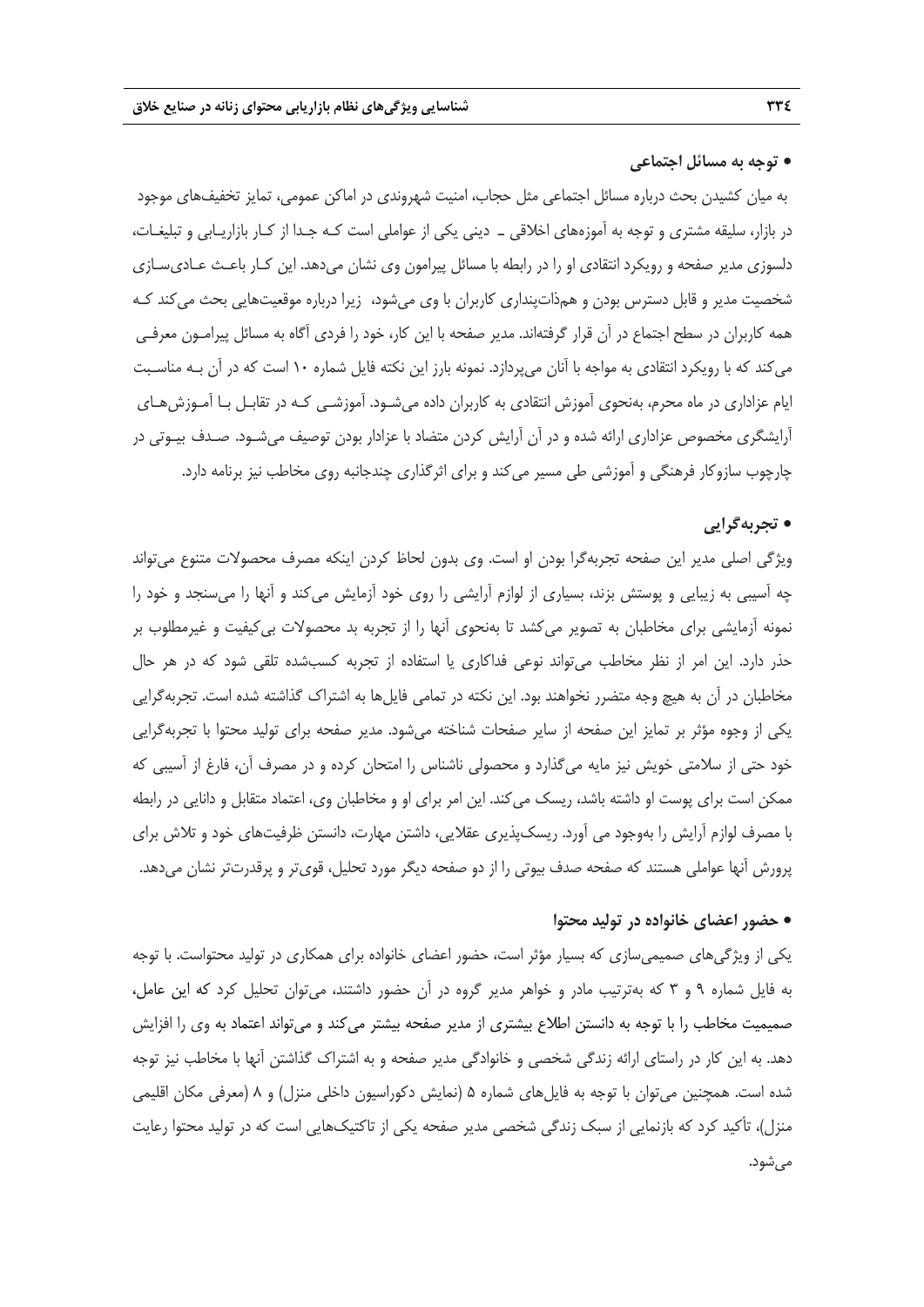### • **ارتباط دوسويه با كاربران**

با توجه به فايلهاي شماره ،1 2 و 9 ميتوان تحليل كرد كه مدير صفحه به نظرها و كامنتهايي كه كاربران درباره فايلها مينويسند يا بيان درخواستهاي خود مبني بر توليد محتويات با استفاده از محصولات متنوع، بهصورت جدي توجه ميكند. او در فايل 9 از كاربران ميخواهد درباره حضور اعضاي خانوادهاش در صفحه نظر بدهند و رويكرد فايلهاي شماره 1 و 2 را با توجه به درخواست و نظر كاربران انتخاب كرده است. ايجاد گفتمان بين مخاطبان و كاربران ميتواند حجم كمي و كيفي مخاطبان را افزايش داده و آنان را از نظر روانشناسي در شرايط مطلوبي نگه دارد.

### **صفحه فيت ميس**

رسيدن به سلامتي و افزايش مشاركت اجتماعي بانوان مهمترين هدفي است كه نتايج تحليل اطلاعات اين صفحه نشان ميدهد، زيرا مهمترين ويژگي اين صفحه مشاركت كاربران آن در توليد محتوا و اطلاعات براي صفحه است. همانطور كه مشاهده شد، همپاي محتواهايي كه مدير صفحه به اشتراك ميگذارد، محتواهايي است كه كاربران به اشتراك ميگذارند. آنها درباره خود و سختيهايي كه متحمل شدهاند، صحبت ميكنند و خود را قهرمانان زندگي خويش ميدانند. از اين رو در حال اميددهي به ديگران براي تبديل شدن از يك فرد معمولي به زني قهرمان هستند. در نتيجه ميتوان گفت استفاده از شيوه بازاريابي دهان به دهان مهمترين تاكتيك اين صفحه براي جلب مشتريان به شمار ميرود. در واقع كار اصلي مدير (ارائه برنامه ورزشي و تغذيهاي به كاربران) در خارج از اين صفحه است و فقط با تهيه مجموعهاي از محتواهاي ضبطشده و پخش آنها بهصورت هفتگي در صفحه مخاطبان خود را حفظ ميكند.

توجه به اقشار مختلف براي افزايش تعداد كاربران رويكرد اصلي جذب مخاطب اين صفحه است. در اين صفحه توجه به تمامي سنين (از نوجواني تا ميانسالي)، ويژگيهاي جسماني (قد و وزن) و توجه به اقوام مختلف (فايل تركي به اشتراك گذاشتهشده) در توليد محتوا رعايت شده است. اين امر باعث هويتيابي كاربر و پيدا كردن جايگاه مخصوص خود بهصورت متمايز در اين صفحه ميشود. مدير صفحه خود را بهعنوان داناي كل معرفي ميكند، اما داناي كلي كه پاسخهاي مختلفي را بهميزان تنوع و تعداد كاربران در اختيار دارد. از جمله مهمترين وجوه تمايز اين صفحه در بازاريابي محتوا ميتوان به تمهاي زير اشاره كرد.

#### • **داشتن برنامهريزي منظم در توليد محتوا**

برنامهريزي منظم در توليد محتوا بهصورت انبوه و پخش آنها در بازه زماني منظم و از قبل تعيينشده است. مدير صفحه نيازهاي اساسي محتوا (مثل دستور آشپزي، ميان وعده، تمرينات ورزشي، فايلهاي پزشكي و تغذيهاي) را شناسايي و از قبل آماده كرده است و بهصورت هفتگي يا روزانه در اختيار قرار ميدهد. اين امر باعث ميشود اين صفحه هميشه داراي مطالب جديد باشد و هيچ وقت براي كاربران تكراري نشود. چنين شيوهاي اساس كار بازاريابي محتوا به شمار ميرود و به فرايند توليد و به اشتراكگذاري محتوايي كه باعث حفظ مشتريان قبلي و به دست آوردن مشتريان جديد ميشود، ميپردازد.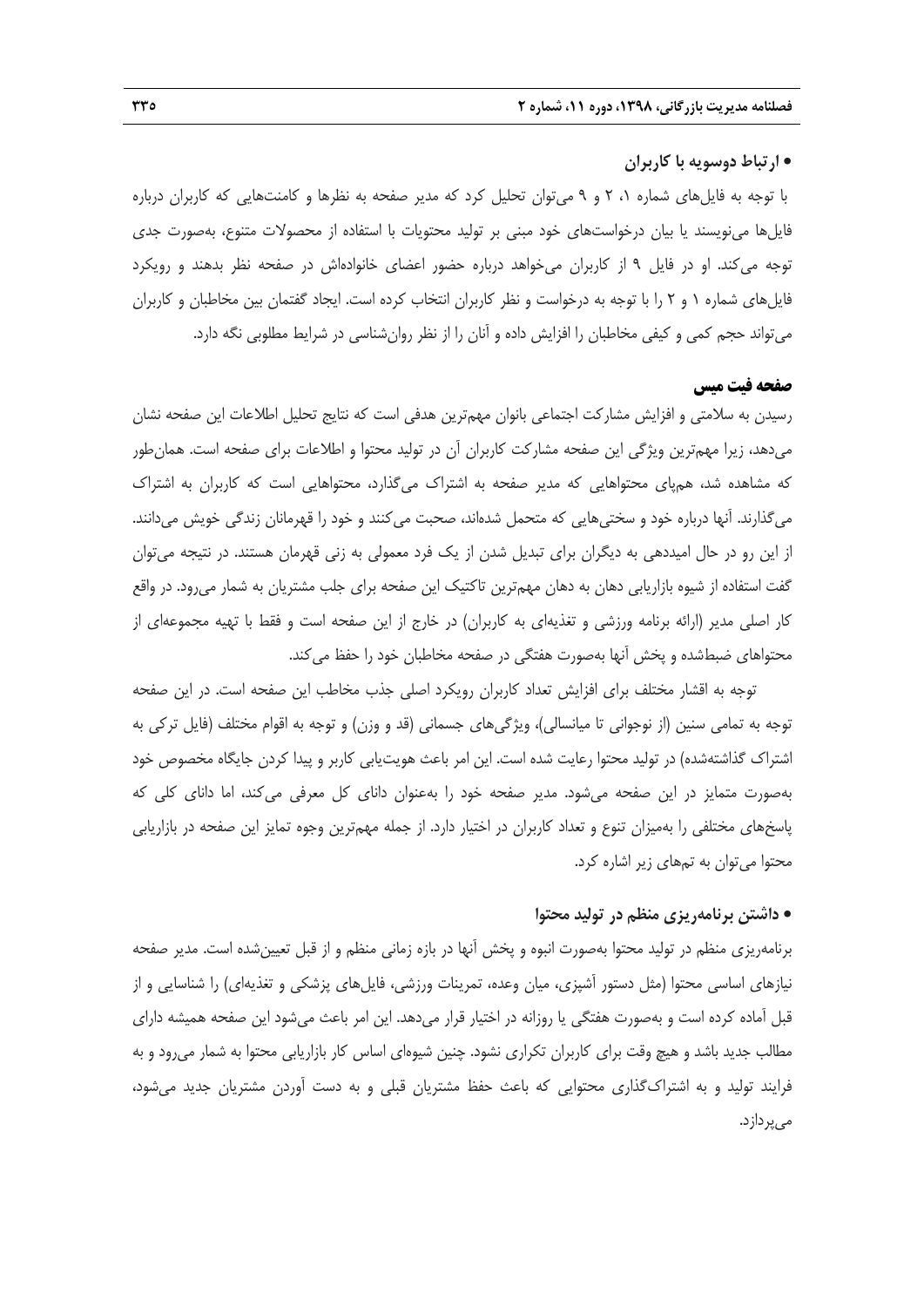### • **بهكارگيري كاربران در توليد محتوا**

با توجه به محتويات فايلهاي شماره ،2 ،3 7 و ،6 8 و 9 كاربران صفحه، علاوه بر مدير صفحه امكان توليد محتوا و ارائه آن در اين صفحه را دارند. آنان از ويژگيهاي مثبت استفاده از برنامههاي ورزشي و تغذيهاي اين صفحه سخن ميگويند، شيوهاي كه اساس آن با بازاريابي دهان به دهان كاملاً مطابقت دارد. اين افراد كه در ظاهر، سودي از اين تبليغ نميبرند، باعث ميشوند جلب اعتماد از جانب ساير مشتريان بيشتر شود. ضمن اينكه با ارائه خصوصيات فردي و شخصيتي خود سعي در همذاتپنداري بيشتر كاربران با كاربران و در نهايت افزايش اعتبار اين صفحه دارند. آنان با اين كار هر يك به بيان داستان زندگي خود ميپردازند و خود را پس از كسب موفقيت (در كاهش وزن و رسيدن به لاغري) قهرمانهاي داستان زندگي خويش معرفي ميكنند. از اين رو توليد چنين محتوياتي به كاربردهاي انگيزشي، اميددهي و ترغيب ساير افراد كه به هر طريقي داراي مشكل روحي و عدم اعتماد به نفس هستند، توجه ميكند. به اين ترتيب طيف قشر مخاطب اين صفحه فقط افراد فعال اجتماعي نخواهند بود، بلكه افراد منزوي و زناني كه جايگاه اجتماعي يا خانوادگي خود را نيافتهاند و براي غلبه بر مشكلات اعتماد به نفس كافي ندارند نيز جزء مخاطبان به شمار ميآيند. همچنين با توجه به فايل شماره 2 ميتوان به قوميتهاي مختلف (در اينجا آذري) نيز در اين صفحه توجه كرد. در كل ميتوان نتيجه گرفت با توجه به اقشار مختلفي از قوميتها، روحيات، سنين و شرايط زندگي سعي در افزايش كاربران و توجه به تنوع آنان است.

### • **موضع داناي كل بهصورت علمي**

مدير صفحه با استناد به شيوههاي علمي، پزشكي و تغذيهاي به شيوه استدلال، اقناع و آگاهيسازي سعي در ارسال درست و دقيق پيام و اجراي دستورات براي كاهش وزن دارد. او با ارائه اين شيوه علمي، موضع داناي كل خود بودن خود را توجيه ميكند. در واقع استدلال، معرفي اصطلاحات علمي و مفاهيم قابل پيگيري شيوهاي است كه اقناع و پذيرش بهتري از مخاطب را در پي دارد.

### • **ترغيب به مشاركت اجتماعي بانوان**

شكلگيري اتحاد و مشاركت اجتماعي زنانه در اين صفحه مورد توجه است. اين صفحه، همانطور كه از نام آن مشخص است، بهدنبال برقراري تعادل و تناسب در ظاهر جسماني بانوان است تا از اين طريق اثرهايي نيز روي ويژگيهاي روحي و فردي افراد داشته باشد و در نهايت بتواند جايگاه بانوان را در شرايط اجتماعي وسعت ببخشد. در يكي از فايلها اين چنين بيان ميشود: «ما زنها بايد حواسمون به هم ديگه باشه». اين جمله ميتواند بدين معنا تلقي شود كه جامعه مردانه از توجه به بانوان وامانده است و اگر بانوان به يكديگر توجه نكنند، هيچ راه نجات ديگري براي آنها وجود نخواهد داشت.

# **بحث و نتيجهگيري**

افراد براي ادامه زيست خود و بهينه كردن آن بهدنبال اطلاعات هستند. ويژگي مهم جامعه اطلاعاتي آن است كه افراد بر مبناي اطلاعات تصميم ميگيرند. با شكلگيري شبكههاي اجتماعي و پيوندهاي متنوع با يكديگر، افراد در ارتباط با هم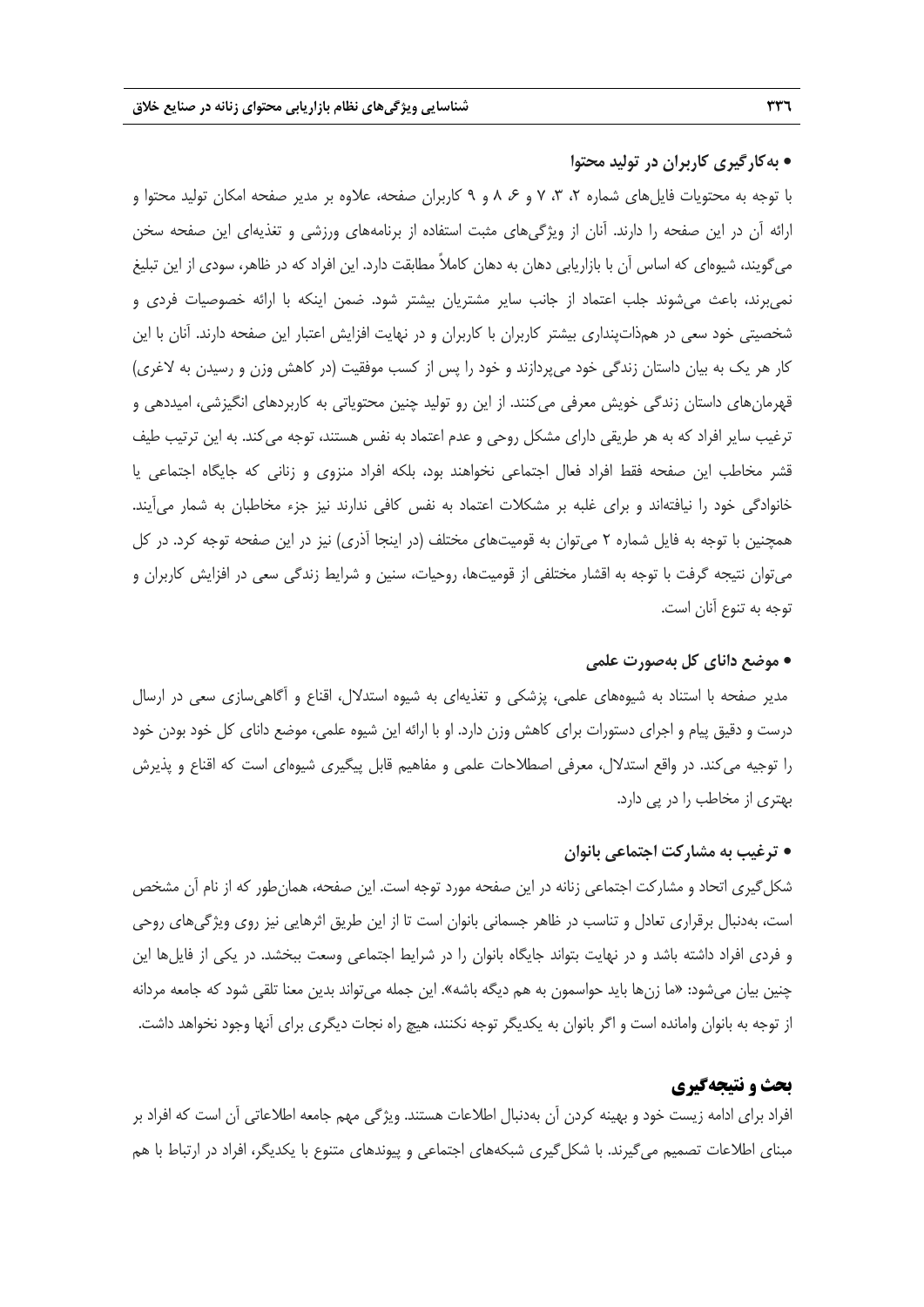قدرت ميگيرند كه از ويژگيهاي جامعه شبكهاي بهشمار ميرود. اجتماعات زنانه بهعنوان قشر كمتر توجهشده يكي از اجتماعاتي است كه با شكلگيري صنايع خلاق بهواسطه شبكههاي اجتماعي توانسته است قابليتهاي زيادي از خود نشان دهد. حتي در شرايطي كه معضل اشتغال و بيكاري در جامعه ايران به يكي از معضلات اصلي كشور تبديل شده است، شاهد هستيم كه اشتغالزايي از سوي اين قشر از جمعيت در شبكههاي اجتماعي رشد خوبي داشته است. در اين بخش با استفاده از نتايج تحليل دادهها تلاش شده است تا به سه پرسش اصلي تحقيق پاسخ داده شود.

پاسخ پرسش نخست: بازاريابي محتواي زنانه در شبكههاي اجتماعي داراي چه ويژگيهايي است؟

پاسخ به اين پرسش در قالب ارائه نتايج تحليل دادههاي حاصل از پيادهسازي سي فايل صوتي و تصويري از اين سه صفحه بهصورت جدول ذيل آورده شده است. توضيحات هر يك از اين ويژگيها در بخش يافتههاي تحقيق ارائه شده است.

| صفحه فيت ميس<br>• به کارگیری کاربران در تولید محتوا<br>• ارتباط دوسويه    |
|---------------------------------------------------------------------------|
|                                                                           |
|                                                                           |
| • موضع دانای کل (بهوسیله تجربهگرایی)<br>● موضع داناي كل (با استدلال علمي) |
| • داشتن برنامه منظم در تولید محتوا<br>● كيفيت مناسب محصولات               |
| ● لحن دخترانه<br>• ترغيب به مشاركت اجتماعي بانوان                         |
| در حوزههای دیگر<br>• توجه به مسائل اجتماعي                                |
| • تجربهگرایی                                                              |
| • بازنمایی زندگی شخصی (حضور اعضای خانواده)                                |
| ● عامەپسندى                                                               |
|                                                                           |

**جدول .3 ويژگيهاي بازاريابي محتوا به تفكيك صفحات مورد مطالعه** 

پاسخ پرسش دوم: ويژگيهاي ارتباط ايجادشده ميان مدير صفحه با كاربران چيست؟

با توجه به نتايج تحليل دادهها، در اجتماع زنانه شكلگيري يك زبان و زمينه زنانه بسيار حائز اهميت است. اينكه بسياري از فايلهاي به اشتراك گذاشتهشده در اين سه صفحه شامل روايتي از احساسات دروني، تعاملات خانوادگي، خصوصي و حتي شخصي است، نشانگر ضرورت وجود چنين زبان و زمينهاي است. در واقع زبان و زمينه زنانه نياز به زبان و گوشي براي درد و دل كردن طلب ميكند، حتي اگر اقتصاد و شكلگيري يك صنعت در پس اين موقعيت باشد. به همين منوال همه كاربران و مخاطبان، بايد همپاي گوش دادن و شنيدن فرصتي براي گفتن و بيان كردن بيابند. در صفحه فيت ميس اين كار بهصورت مستقيم با صداي خود مخاطبان به اشتراك گذاشته ميشود، در صفحه شادي بيوتي اين كار با پرسش متني از جانب كاربران و پاسخ صوتي از جانب مدير صفحه انجام ميشود و در صفحه صدف بيوتي به وسيله توليد محتوا (آموزش آرايشهاي درخواستي) و فرم (حضور مادر مدير صفحه در فايل) به درخواست مخاطبان، صورت ميگرفت.

استفاده از اعضاي خانواده، معرفي آنان و روابط آنها در فايلها عامل ديگري در برقراري ارتباط گرم و صميمي بين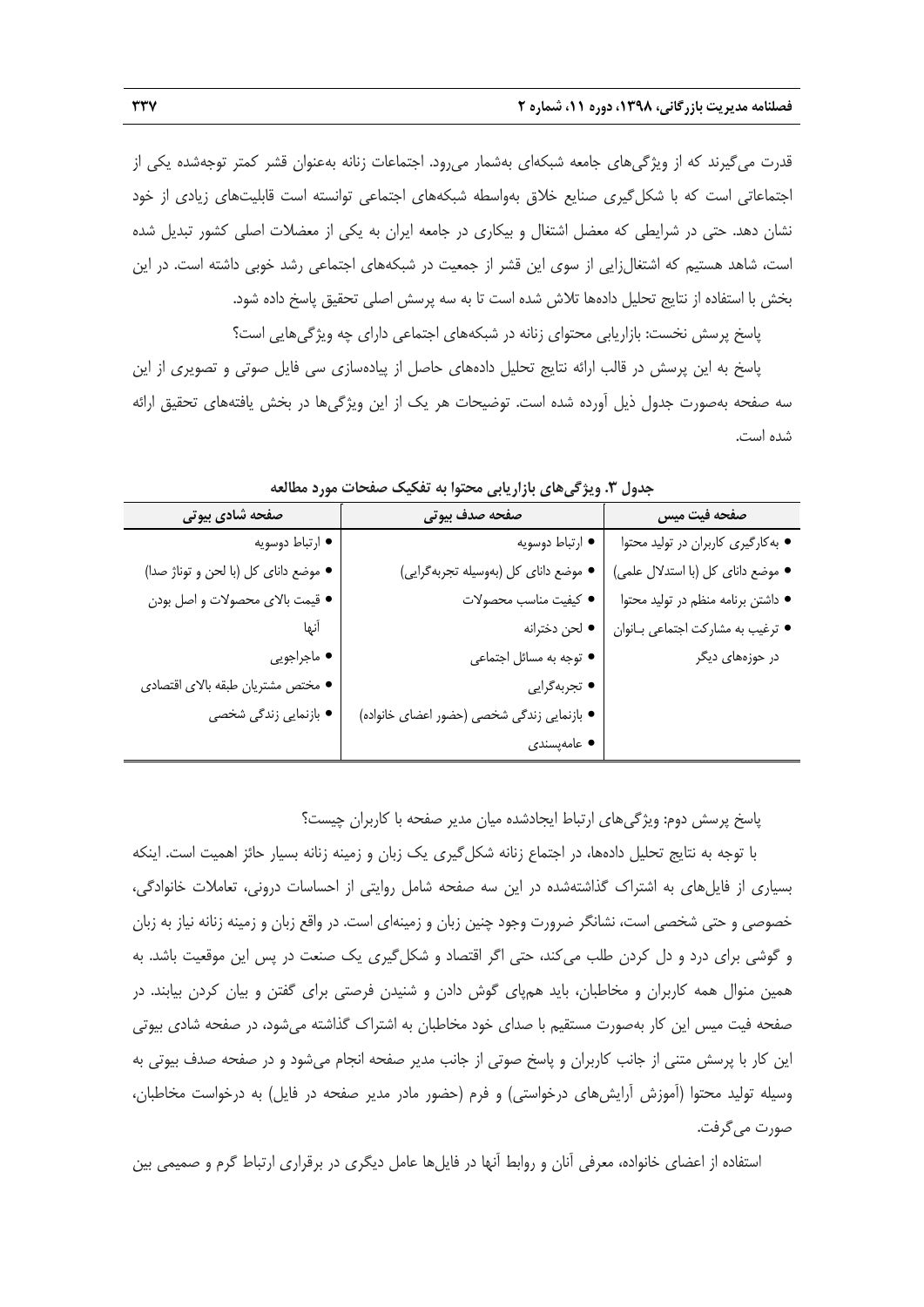مدير صفحه و كاربران است. اين عمل عاملي براي شكلگيري همذاتپنداري و افزايش اعتماد كاربران صفحه به انجام معامله يا خريد نيز هست. در ضمن معرفي كاركردي عوامل و دستاندركاران نظام توليد و پخش اين صفحات، عامل ديگري است تا كاربران زن اين صفحات كه كمتر با فرايندهاي مردانه بازار واقعي در جهاني واقع آشنا هستند، بهواسطه جهان مجازي مكانيسم و فرايند يك سيستم پخش را بشناسند. در مقايسه بين سيستم صنعتي جهان واقع (مردانه) و سيستم انساني و با حس صنعت خلاق زنانه در شبكههاي اجتماعي، مكانيسم اعتماد به هم جنس خود در صنعت زنانه شبكه اجتماعي بيشتر مشاهده ميشود.

پاسخ پرسش سوم: استفاده از چه تاكتيكهايي در توليد محتوا عامل رونق بازار اين كسبوكارها است؟

ايجاد وجه تمايز در توليد محتوا و تمايز در مصرف محصول عامل ديگري است كه بهصورت كلان از جمله عوامل اثرگذار در رونق بازار اين دست از مشاغل به شمار ميرود. تمايز يكي از ويژگيهاي مهم بازاريابي به شمار ميرود كه در آن يك محصول در مقايسه با محصولات همتراز و مشابه خود در اولويت مصرف قرار ميگيرد. از جمله مهمترين ويژگيهاي متمايزكننده در اين پژوهش كدهايي مانند طبيعي بودن محصولات در مقابل صنعتي و شيميايي بودن، عامل سلامتي در مقابل عامل ايجاد بيماري و مشكلات بدني و جسمي، زيبايي دائمي و طبيعي در مقابل زيبايي موقتي و مصنوعي است. عواملي كه چون دروني و حسي تلقي ميشوند، جزء عناصري براي شكلگيري زبان و زمينه زنانه هستند.

در نهايت، نتايج تحقيق نشان ميدهد استفاده از راهكارهايي همچون برقراري ارتباط دوسويه، تجربهگرايي، ماجراجويي و ... ميتواند براي موفقيت بازاريابي در شبكههاي اجتماعي استفاده شود. بانوان بهعنوان نيمي از جامعه كه بيش از مردان قابليت شناخت و تشخيص تمايزها و كيفيت كالاهاي مصرفي را دارند، ظرفيتي براي تبادلات اقتصادي و تجاري در اختيار ميگذارند كه برنامهريزي دقيق و استفاده از اين ويژگيهاي احصاشده در بازاريابي شبكههاي اجتماعي ميتواند در زمينه اشتغالزايي بهعنوان راه حلي مفيد قلمداد شود.

### **منابع**

- رايف، دسي؛ ليسي، اندرو؛ فيكو، فيليپ (1391). تحليل پيامهاي رسانهاي: كاربرد تحليل محتواي كمي در تحقيـق. (متـرجم حميـد علوي). تهران: انتشارات صدا و سيما.
- سپهرنيا، ربابه؛ دلاور، علي؛ صالحي اميري، سعيد (1391). بررسي جايگاه و رابطه صنايع فرهنگي خلاق در ارتقا سرمايه فرهنگي در ايران. *ابتكار و خلاقيت در علوم انساني*، ٨ (١)، ١٤٩٥-١۶۴.
- دال زوتو، سينزيا؛ لوگماير، آرتور (١٣٩٧). *همگرايي رسانهاي*. (مترجم سميه لبافي، امير مختاري و محدثه عقبايي). تهران: انتشـارات دنياي اقتصاد.
- شريفي، سيد مهدي؛ حاج محمدي، علي؛ انصاري، نفيسه (1397). مديريت منابع انساني در صنايع خلاق. تهران: انشـارات سـازمان مديريت صنعتي.
- لبافي، سميه؛ روشندل اربطاني، طاهر؛ محمدي، داوود (1396). بررسي نقش شبكههاي اجتماعي در بازاريابي با استفاده از چـارچوب تيلور و اوكازاكي. *فصلنامه مطالعات رسانهاي*، *١٦(*٣)، ٠١٣-١١٤.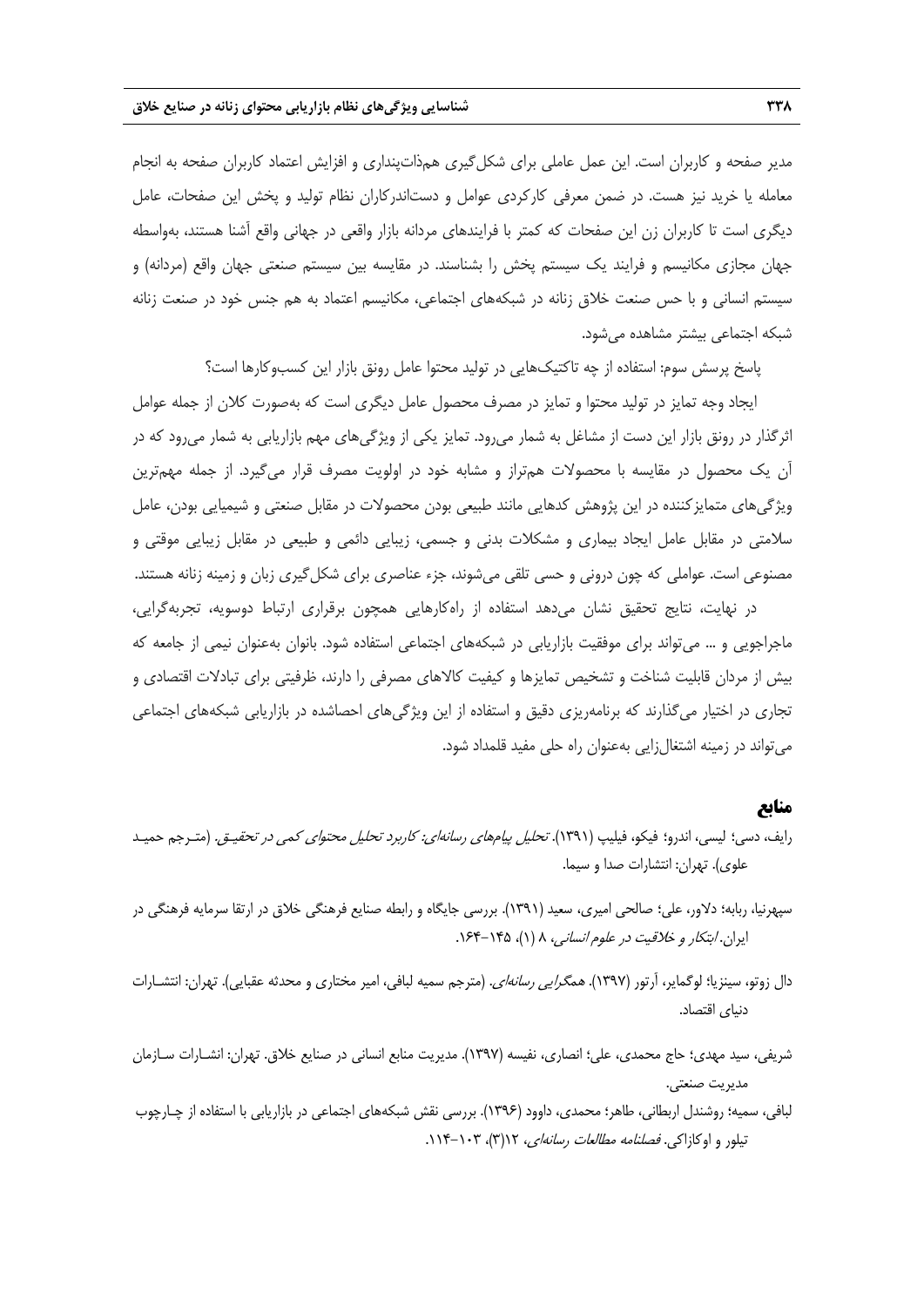منتظر قائم، محمد؛ شعبان كاسهگر، حميد (1394). فضاي سايبر و توانمندسازي زنان در ايران. فصلنامه مطالعات رسانه نوين، 6(1)،  $Y^{\epsilon}$ - $Y^{\epsilon}$ 

### **References**

- Bianchi, C. & Andrews, L. (2015). Investigating marketing managers' perspectives on social media in Chile. *The Journal of Business Research*, 68(12), 2552–2559.
- Braun, V. & Clark, V. (2006). Using thematic analysis in psychology. *Qualitative Research in Psychology, 3*(2), 77-101.
- DCMS. (2001). *Creative Industries Mapping Document.* London: UK: Department of Culture, Media and Sport.
- Dyer, G. (1986). *Advertising As Communication.* London and NewYork: Routledge.
- Eastin, M., Daugherty, T. & Burns, N. (2011). *Hand Book of Digital Media and Advertising (user generated content consumption).* New York: InformatIon scIence reference.
- Filis, L. & Rentschler, R. (2006). *Creative Marketing: An Extended Metaphor for Marketng in a New Age.* Palgrave MacMilan.
- Florida, R. (2002). *The Rise of the Creative Class. And How It's Transforming Work, Leisure and Everyday Life.* Basic Books.
- George, E. (2014). The Theory of Cultural Industries: A "Milieu" for Building Dynamic Knowledge. *Moteral: Canadian Journal of Communication Corporation*, 39(1), 29-54.
- Halliburton, K. (2016). *The Importance of Brand Voice On Social Media.* Retrieved from katiewagnersocialmedia: https://katiewagnersocialmedia.com/the-importance-of-brandvoice-on-social-media.
- Holloway, I., & Todres, L. (2003). The Status of Method: Flexibility, Consistency and Coherence. *Qualitative Research*, 6(8), 345-357.
- Kotler, P. & Keller, K. (2012). *Marketing Managment.* NewYork: Prentice Hall.
- Kotler, P. (2001). *Marketing, Managment and Millenium Edition.* University of Phoenix: pearson custom publishing.
- Labafi, S., Rosandal Arbatani, T., Mohammadi, D. (2017). Investigating the Role of Social Networking in Marketing Using the Taylor and Okazaki Framework. *Journal of Media Studies*, 12(3), 103-114. (*in Persian*)
- Moher, A. (2012). *The Importance of "Voice" in Social Media.* Retrieved from upanup: https://www.upanup.com/blog/importance-voice-social-media
- Montazar Ghaem, M., Shaaban Kaseger, H. (2015). Cyber space and empowerment of women in Iran. *New Media Studies Quarterly*, 6 (1), 43-76. (*in Persian*)
- Namey, E., Guest, G., Thairu, L. & Johnson, L. (2007). Data Reduction Techniques. In G. Guest, & K. Macqueen. *Handbook For Team-Based Qualitative Research* (pp. 137-162). United Kingdom: AltaMira Press.